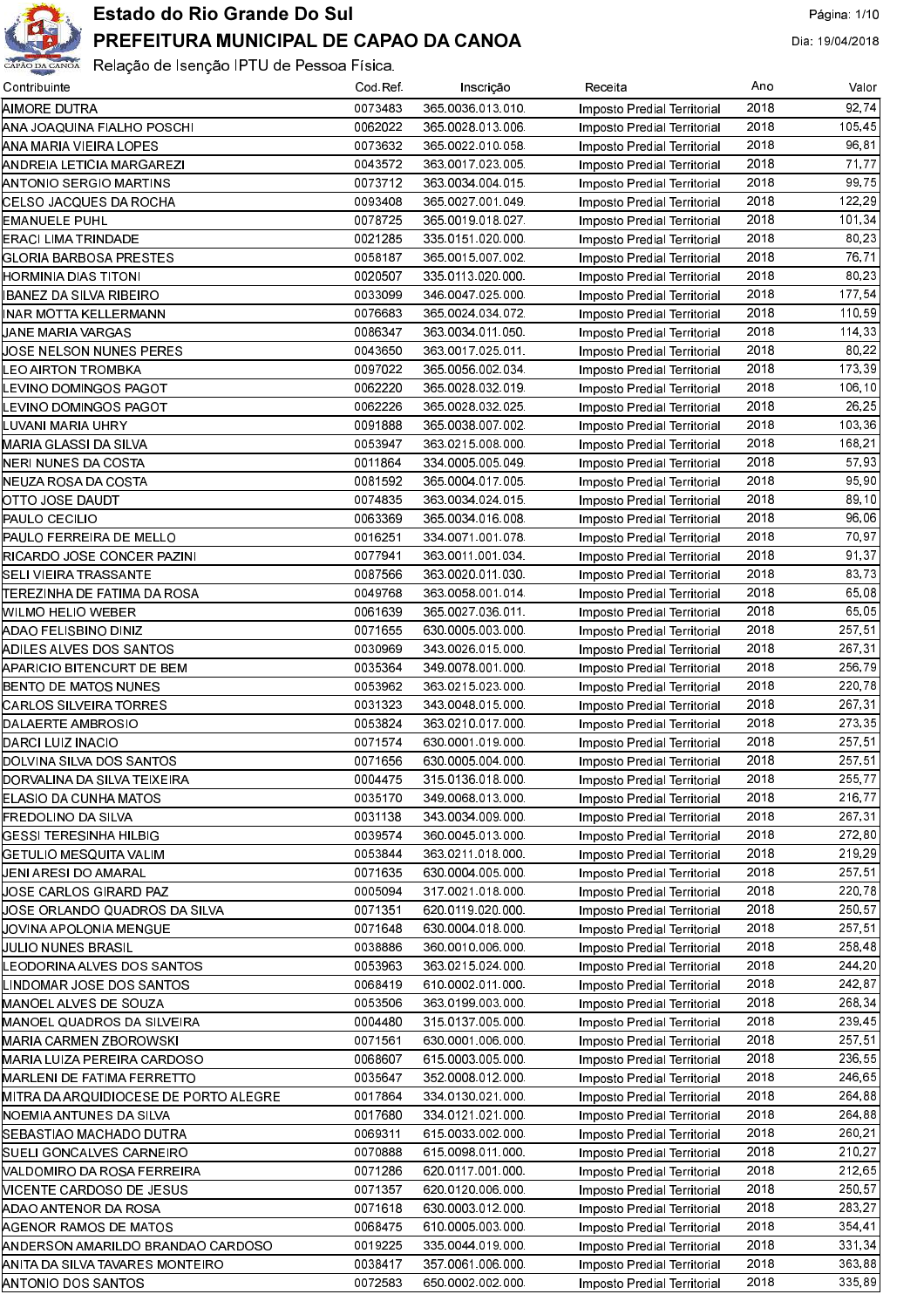

| Contribuinte                              | Cod Ref | Inscrição        | Receita                     | Ano  | Valor   |
|-------------------------------------------|---------|------------------|-----------------------------|------|---------|
| ELZA DE SOUZA LUIZ                        | 0070915 | 620 0100 024 003 | Imposto Predial Territorial | 2018 | 318,96  |
| ENNIO ESPEDITO ALBUQUERQUE VASCONCELLOS   | 0004008 | 315 0084 008 000 | Imposto Predial Territorial | 2018 | 364.81  |
| ENNIO ESPEDITO ALBUQUERQUE VASCONCELLOS   | 0004010 | 315 0084 010 000 | Imposto Predial Territorial | 2018 | 364,81  |
| ENNIO ESPEDITO ALBUQUERQUE VASCONCELLOS   | 0004012 | 315 0084 012 000 | Imposto Predial Territorial | 2018 | 364.81  |
| EVA RODRIGUES DE LIMA                     | 0071506 | 620 0133 001 000 | Imposto Predial Territorial | 2018 | 354,60  |
| <b>FAZENDA NACIONAL</b>                   | 0038588 | 357 0068 017 000 | Imposto Predial Territorial | 2018 | 292,71  |
| FELIX CAMARGO ALVES                       | 0071383 | 620 0121 012 000 | Imposto Predial Territorial | 2018 | 341,86  |
| HELOISA CONCEICAO GOMES DOS REIS          | 0003996 | 315 0083 013 000 | Imposto Predial Territorial | 2018 | 364,81  |
| <b>RACEMA DE JESUS</b>                    | 0069335 | 615 0034 017 000 | Imposto Predial Territorial | 2018 | 302.08  |
| <b>RMA BORTOLOTTI</b>                     | 0053798 | 363 0209 021 000 | Imposto Predial Territorial | 2018 | 325,91  |
| JUCELIA LACERDA MATOS                     | 0068887 | 615 0015 024 000 | Imposto Predial Territorial | 2018 | 313,37  |
| LAURINDO LANES PEREIRA                    | 0089888 | 339 0048 021 000 | Imposto Predial Territorial | 2018 | 355,09  |
| LAURO ALVES DE SOUZA                      | 0071395 | 620 0122 004 000 | Imposto Predial Territorial | 2018 | 351,04  |
| LAZARO RAUPP BENCK                        | 0068418 | 610 0002 010 000 | Imposto Predial Territorial | 2018 | 280,63  |
| LEGIAO BRASILEIRA DE ASSISTENCIA          | 0002541 | 315 0001 012 000 | Imposto Predial Territorial | 2018 | 343.92  |
| LUCI TERESA GONCALVES                     | 0038647 | 357 0070 020 000 | Imposto Predial Territorial | 2018 | 321,98  |
| MICHELE VALASCO RIBEIRO                   | 0004433 | 315 0134 002 000 | Imposto Predial Territorial | 2018 | 310, 14 |
| NEDY ANTONIO PONTES BOA NOVA              | 0034725 | 349 0046 017 000 | Imposto Predial Territorial | 2018 | 330.48  |
| NILZA MARIA SOARES DOS SANTOS             | 0018605 | 335 0012 018 000 | Imposto Predial Territorial | 2018 | 355,09  |
| PAULO LUIZ MACHADO SERAFIM                | 0038521 | 357 0066 006 000 | Imposto Predial Territorial | 2018 | 328,70  |
| PAULO LUIZ MACHADO SERAFIM                | 0038523 | 357 0066 008 000 | Imposto Predial Territorial | 2018 | 328,70  |
| PEDRO ROBERTO RODRIGUES ACOSTA            | 0017947 | 334 0134 023 000 | Imposto Predial Territorial | 2018 | 287,23  |
| PLACIDO ANTONIO DE MEDEIROS               | 0005931 | 321 0028 003 000 | Imposto Predial Territorial | 2018 | 305.25  |
| SIMONT KRAUSE                             | 0003990 | 315 0083 007 000 | Imposto Predial Territorial | 2018 | 364,81  |
| VALDEMAR GUIMARAES PEREIRA                | 0031070 | 343 0030 014 000 | Imposto Predial Territorial | 2018 | 339,28  |
| VIRTO VIEIRA DOS SANTOS                   | 0071543 | 620 0133 038 000 | Imposto Predial Territorial | 2018 | 357,68  |
| ZELI TRESBACH BITTENCOURT                 | 0003350 | 315 0050 012 000 | Imposto Predial Territorial | 2018 | 315,90  |
| ADELAIDE BORBA NOVASKI                    | 0068466 | 610 0004 016 000 | Imposto Predial Territorial | 2018 | 407.93  |
| ALDA IRENE FERNANDES NUNES                | 0053509 | 363 0199 006 000 | Imposto Predial Territorial | 2018 | 444,85  |
| ALIPIO JOSE FUHR E OUTRA                  | 0033126 | 346 0048 020 000 | Imposto Predial Territorial | 2018 | 387,17  |
| BENTO VICENTE DA ROSA                     | 0005137 | 317 0025 005 000 | Imposto Predial Territorial | 2018 | 420.06  |
| DADIER SUAREZ LARROSA                     | 0004001 | 315 0084 001 000 | Imposto Predial Territorial | 2018 | 433,44  |
| DELCY MITTMANN                            | 0034862 | 349 0054 016 000 | Imposto Predial Territorial | 2018 | 446.45  |
| DELOURDES DA SILVA MARCILIO               | 0032912 | 346 0040 021 000 | Imposto Predial Territorial | 2018 | 399,71  |
| DORACI EBERHARDT                          | 0071365 | 620 0120 014 000 | Imposto Predial Territorial | 2018 | 410,27  |
| EDELVINO GOMES DA SILVA                   | 0034736 | 349 0046 028 000 | Imposto Predial Territorial | 2018 | 376,26  |
| ELOCIR LUIZ ALVES                         | 0068657 | 615 0005 008 000 | Imposto Predial Territorial | 2018 | 380,34  |
| ENEDINA CARDOSO DA SILVA                  | 0071300 | 620 0117 015 000 | Imposto Predial Territorial | 2018 | 423,81  |
| ENEDINO MARQUES DE OLIVEIRA               | 0004575 | 315 0146 026 000 | Imposto Predial Territorial | 2018 | 447.11  |
| ENIRTA ROSA DA SILVA                      | 0057410 | 365 0013 017 041 | Imposto Predial Territorial | 2018 | 434.78  |
| ERNAI PEREIRA DA COSTA E OUTRO            | 0003523 | 315 0060 005 000 | Imposto Predial Territorial | 2018 | 401,30  |
| EROTIL VALTER FERREIRA                    | 0057407 | 365 0013 017 038 | Imposto Predial Territorial | 2018 | 434.78  |
| ESCOLA MUNICIPAL                          | 0068448 | 610 0003 018 000 | Imposto Predial Territorial | 2018 | 407.87  |
| EVA NUNES DA SILVA DINIZ                  | 0071513 | 620 0133 008 000 | Imposto Predial Territorial | 2018 | 419.35  |
| GENECI PEREIRA DA SILVA                   | 0053345 | 363 0193 027 000 | Imposto Predial Territorial | 2018 | 438.97  |
| GILDA DOS SANTOS COSTA                    | 0053637 | 363 0203 022 000 | Imposto Predial Territorial | 2018 | 439,48  |
| <b>HUGO MATOS DUARTE</b>                  | 0071874 | 640 0003 012 000 | Imposto Predial Territorial | 2018 | 374.28  |
| JANIRA SOARES BARBOSA                     | 0049462 | 363 0051 015 006 | Imposto Predial Territorial | 2018 | 451,66  |
| UOAO MEREGALI DE BORBA                    | 0071820 | 640 0001 013 000 | Imposto Predial Territorial | 2018 | 420,20  |
| UOAO VENANCIO SANT'ANNA                   | 0002446 | 312 0103 005 000 | Imposto Predial Territorial | 2018 | 436.59  |
| UUSSARA SANTOS DE QUADROS                 | 0038603 | 357 0069 004 000 | Imposto Predial Territorial | 2018 | 384 79  |
| LILIA PEREIRA DA COSTA                    | 0058893 | 365 0016 009 030 | Imposto Predial Territorial | 2018 | 416,38  |
| LOTARIO DE QUADROS                        | 0004481 | 315 0137 006 000 | Imposto Predial Territorial | 2018 | 450.72  |
| <b>MARIA APARECIDA SOARES</b>             | 0045303 | 363 0024 027 035 | Imposto Predial Territorial | 2018 | 381,83  |
| <b>MARIA GERSI DOS SANTOS</b>             | 0057166 | 365 0013 005 017 | Imposto Predial Territorial | 2018 | 390.00  |
| MARIA GESSI CAUREO DA CONCEICAO           | 0038047 | 357 0044 028 000 | Imposto Predial Territorial | 2018 | 414.99  |
| <b>MARIA IRENE CANOVA</b>                 | 0013710 | 334 0031 009 020 | Imposto Predial Territorial | 2018 | 426.58  |
| NADIA REJANE FLORES                       | 0041155 | 363 0008 005 039 | Imposto Predial Territorial | 2018 | 430,86  |
| NECI DA SILVA GIL                         | 0033125 | 346 0048 019 000 | Imposto Predial Territorial | 2018 | 39979   |
| O ESPOLIO DE EMPONINA DE MELLO BERNARDINO | 0052545 | 363 0155 029 000 | Imposto Predial Territorial | 2018 | 444.57  |
| OSMAR PELLENS                             | 0003458 | 315 0056 020 000 | Imposto Predial Territorial | 2018 | 401,30  |
| PEDRO TZANOWITCH                          | 0072575 | 650 0001 012 000 | Imposto Predial Territorial | 2018 | 369.48  |
| ROSA LEANDRO GONCALVES                    | 0068508 | 610 0006 014 000 | Imposto Predial Territorial | 2018 | 423.90  |
| <b>RUTH PIRES SIMOES</b>                  | 0030525 | 343 0008 005 000 | Imposto Predial Territorial | 2018 | 397,67  |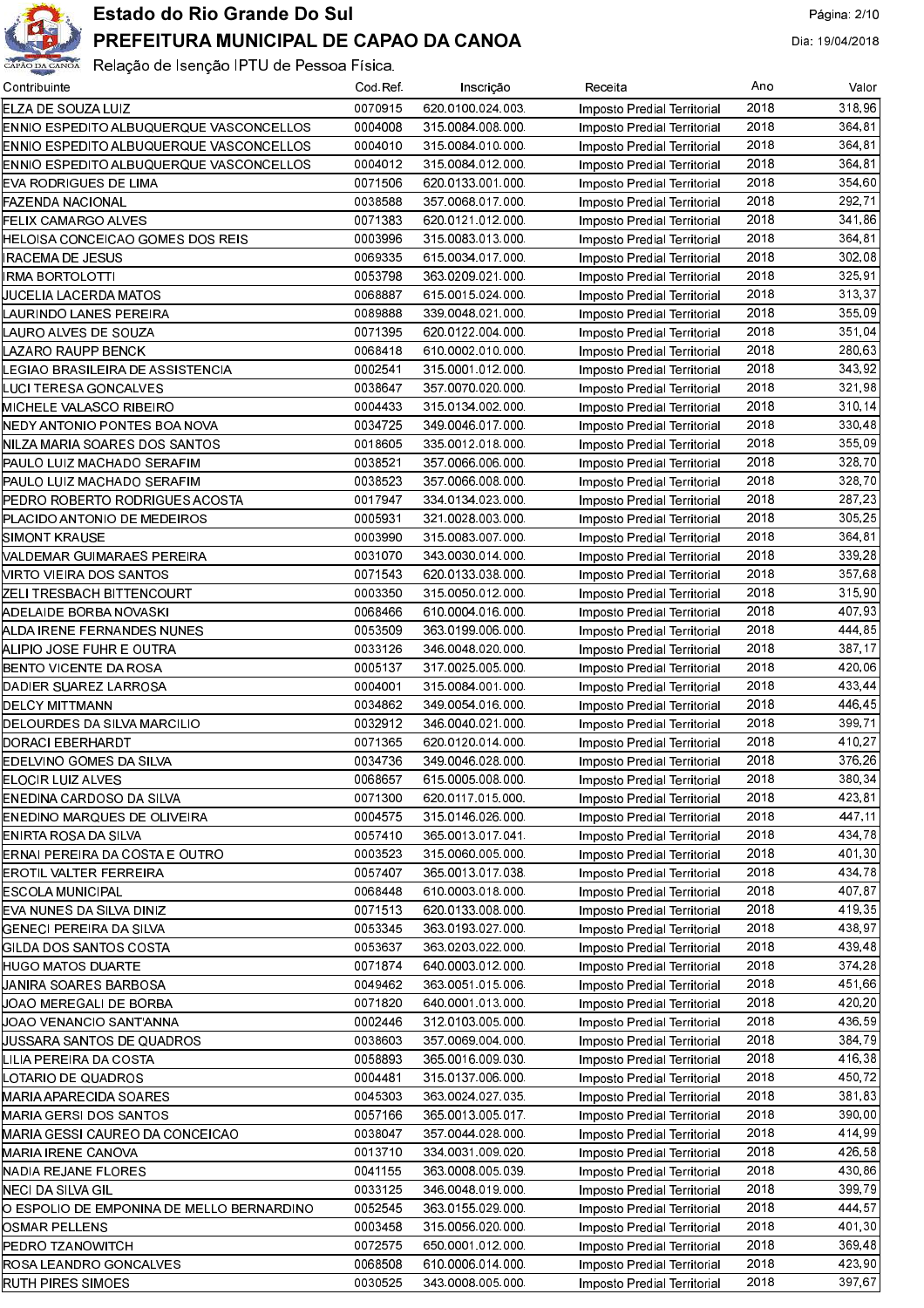

| Contribuinte                             | Cod Ref | Inscrição         | Receita                     | Ano  | Valor              |
|------------------------------------------|---------|-------------------|-----------------------------|------|--------------------|
| SABINA CAMINSKI                          | 0048330 | 363 0042 008 045  | Imposto Predial Territorial | 2018 | 442.83             |
| <b>ISANIR KEITEL</b>                     | 0038041 | 357 0044 022 000  | Imposto Predial Territorial | 2018 | 392,14             |
| SANTA BROGNI DE MENEZES                  | 0066408 | 365 0098 002 042  | Imposto Predial Territorial | 2018 | 430,72             |
| SIGMAR ADOLFO VECK                       | 0003985 | 315 0083 002 000  | Imposto Predial Territorial | 2018 | 400,14             |
| ADELINO FLORES DA SILVA                  | 0020707 | 335 0123 008 000  | Imposto Predial Territorial | 2018 | 529.75             |
| AIDA ZANONI DA SILVA FELIX               | 0049600 | 363 0057 007 019  | Imposto Predial Territorial | 2018 | 484.46             |
| ALAIDES ROULIM                           | 0053421 | 363 0196 011 000. | Imposto Predial Territorial | 2018 | 506.54             |
| ANDREIA LETICIA MARGAREZI                | 0043638 | 363 0017 023 071  | Imposto Predial Territorial | 2018 | 497,50             |
| AURO ROBERTO NUNES DA SILVEIRA           | 0031387 | 343 0057 013 000  | Imposto Predial Territorial | 2018 | 527,57             |
| CELONI TEREZINHA DA SILVA                | 0036046 | 352 0027 003 000  | Imposto Predial Territorial | 2018 | 488,25             |
| ICLAUDIO ANTONIO DE ASSIS                | 0051643 | 363 0124 011 000  | Imposto Predial Territorial | 2018 | 472,61             |
| DALVA MARIA MICHIELIN TEIXEIRA           | 0055186 | 365 0003 011 019  | Imposto Predial Territorial | 2018 | 513,94             |
| DEP AUTONOMO DE ESTRADAS DE RODAGEM DAER | 0002869 | 315 0021 002 000  | Imposto Predial Territorial | 2018 | 533,59             |
| DEP AUTONOMO DE ESTRADAS DE RODAGEM DAER | 0002870 | 315 0021 003 000  | Imposto Predial Territorial | 2018 | 533,59             |
| DEP AUTONOMO DE ESTRADAS DE RODAGEM DAER | 0002879 | 315 0021 012 000  | Imposto Predial Territorial | 2018 | 533,59             |
| DEP AUTONOMO DE ESTRADAS DE RODAGEM DAER | 0002880 | 315 0021 013 000  | Imposto Predial Territorial | 2018 | 533,59             |
| DEUZINA SILVEIRA BORGES                  | 0074580 | 334 0135 013 000  | Imposto Predial Territorial | 2018 | 529,75             |
| EDILIO DE OLIVEIRA                       | 0053959 | 363 0215 020 000  | Imposto Predial Territorial | 2018 | 500,86             |
| ENA MARIA STODOLNI                       | 0044880 | 363 0024 006 021  | Imposto Predial Territorial | 2018 | 523,52             |
| HELIO PEREIRA FERNANDES                  | 0053198 | 363 0189 003 000  | Imposto Predial Territorial | 2018 | 535 12             |
| ILDA SINHORELI DA ROCHA                  | 0060833 | 365 0024 029 002  | Imposto Predial Territorial | 2018 | 530.09             |
| ILMA DUTRA BALBINOTTI                    | 0017749 | 334 0125 012 000  | Imposto Predial Territorial | 2018 | 479,90             |
| IVONE CUNHA NIELSEN                      | 0004468 | 315 0136 011 000  | Imposto Predial Territorial | 2018 | 544.49             |
| UOAO BATISTA BORGES SILVEIRA             | 0053892 | 363 0213 004 000  | Imposto Predial Territorial | 2018 | 464,03             |
| JOSE ELIBIO DE SOUZA                     | 0004585 | 315 0147 004 000  | Imposto Predial Territorial | 2018 | 515,72             |
| LUIZ CARLOS PACHECO TRINDADE             | 0048256 | 363 0041 026 044  | Imposto Predial Territorial | 2018 | 488,40             |
| MANOEL MATOS DA SILVA                    | 0053516 | 363 0199 013 000  | Imposto Predial Territorial | 2018 | 508,23             |
| MARIA HOSANAS RIBEIRO DIMER              | 0017804 | 334 0127 015 000  | Imposto Predial Territorial | 2018 | 456,46             |
| MARIA JOSE MATOS DA SILVA                | 0053598 | 363 0202 019 000  | Imposto Predial Territorial | 2018 | 478,73             |
| MARIA LUIZA FERNANDES                    | 0017494 | 334 0112 007 000  | Imposto Predial Territorial | 2018 | 465,30             |
| <b>MARIA PETRY</b>                       | 0000405 | 312 0017 016 000  | Imposto Predial Territorial | 2018 | 530,72             |
| MARLI MATHIAS ALTMAYER                   | 0071384 | 620 0121 013 000  | Imposto Predial Territorial | 2018 | 498,96             |
| MARTA ROSANI DARIVA FERREIRA             | 0017963 | 334 0135 014 000  | Imposto Predial Territorial | 2018 | 520,90             |
| O ESPOLIO DE VALDIR DA SILVA SOARES      | 0017942 | 334 0134 018 000  | Imposto Predial Territorial | 2018 | 470,91             |
| OCLAIDE ALVES DOS SANTOS                 | 0068390 | 610 0001 005 000  | Imposto Predial Territorial | 2018 | 520.10             |
| PAULINO DESIDERIO DA SILVA               | 0071371 | 620 0120 020 000  | Imposto Predial Territorial | 2018 | 540.74             |
| PAULO JAIR MACHADO DA FONSECA            | 0050086 | 363 0065 027 050  | Imposto Predial Territorial | 2018 | 512.25             |
| PAULO REGIS TEIXEIRA                     | 0038039 | 357 0044 020 000  | Imposto Predial Territorial | 2018 | 531,83             |
| PEDRO ROQUE FONTANA                      | 0017538 | 334 0114 018 000  | Imposto Predial Territorial | 2018 | 545.76             |
| SELI VIEIRA TRASSANTE                    | 0044551 | 363 0020 011 014  | Imposto Predial Territorial | 2018 | 491,52             |
| ITERESINHA DE JESUS FERNANDES            | 0017740 | 334 0125 003 000  | Imposto Predial Territorial | 2018 | 516.59             |
| ITERESINHA MONTEIRO DA SILVA             | 0069329 | 615 0034 011 000  | Imposto Predial Territorial | 2018 | 486.79             |
| [TEREZA ANTONIA DA ROSSA                 | 0052536 | 363 0155 020 000  | Imposto Predial Territorial | 2018 | 508,84             |
| NERA LUCIA GOLDANI DA SILVA              | 0038307 | 357 0054 016 000  | Imposto Predial Territorial | 2018 | 531 83             |
| NITOR JACOBS DA SILVEIRA                 | 0004598 | 315 0148 002 000  | Imposto Predial Territorial | 2018 | 542,25             |
| ABEL JOAO MAURICIO                       | 0069743 | 615 0047 026 000  | Imposto Predial Territorial | 2018 | 1 619 19           |
| ABEL JOSE DA CUNHA                       | 0037188 | 357 0010 020 000  | Imposto Predial Territorial | 2018 | 1 342 02           |
| ACACIO SANTOS DE QUADROS                 | 0053678 | 363 0205 016 000  | Imposto Predial Territorial | 2018 | 758,53             |
| ADAO CANDIDO DE SOUZA                    | 0069629 | 615 0044 001 000  | Imposto Predial Territorial | 2018 | 145945             |
| ADAO DANIEL                              | 0053628 | 363 0203 013 000  | Imposto Predial Territorial | 2018 | 693,28             |
| ADAO GENEROSO PEREIRA                    | 0034443 | 349 0031 012 000  |                             | 2018 | 805.59             |
|                                          | 0020712 | 335 0123 013 000  | Imposto Predial Territorial | 2018 | 554.02             |
| ADAO LUIZ GOMES INACIO                   | 0001006 | 312 0045 009 000  | Imposto Predial Territorial | 2018 | 569.15             |
| ADAO VENANCIO SANTANA                    | 0068471 | 610 0004 021 000  | Imposto Predial Territorial | 2018 | 732,90             |
| ADAYR TAVARES DE BARROS                  |         |                   | Imposto Predial Territorial | 2018 |                    |
| ADELINO ALVES DA SILVA                   | 0070981 | 620 0103 026 000  | Imposto Predial Territorial | 2018 | 1 188 73<br>797,72 |
| ADEMAR NUNES VIEIRA                      | 0068941 | 615 0016 040 000  | Imposto Predial Territorial | 2018 |                    |
| ADENIR LUIZ DUTRA                        | 0069757 | 615 0048 012 000  | Imposto Predial Territorial | 2018 | 1 225 79           |
| ADIENE BASTOS KOVAL                      | 0064953 | 365 0057 005 000  | Imposto Predial Territorial | 2018 | 11 709,27          |
| ADOLFO SILVEIRA DE FRAGA                 | 0053313 | 363 0192 025 000  | Imposto Predial Territorial |      | 592,77             |
| AFONSO TEIXEIRA LESSA                    | 0063161 | 365 0030 008 000  | Imposto Predial Territorial | 2018 | 2.890,22           |
| AGOSTINHA MIRANDA ALMERAO                | 0017944 | 334 0134 020 000  | Imposto Predial Territorial | 2018 | 864,38             |
| AIMORE DUTRA                             | 0073566 | 365 0036 013 093  | Imposto Predial Territorial | 2018 | 1.925,83           |
| <b>ALCEU RODRIGUES</b>                   | 0020460 | 335 0111 013 000  | Imposto Predial Territorial | 2018 | 759.17             |
| ALCIDES RODRIGUES                        | 0020601 | 335 0118 014 000  | Imposto Predial Territorial | 2018 | 2.093.25           |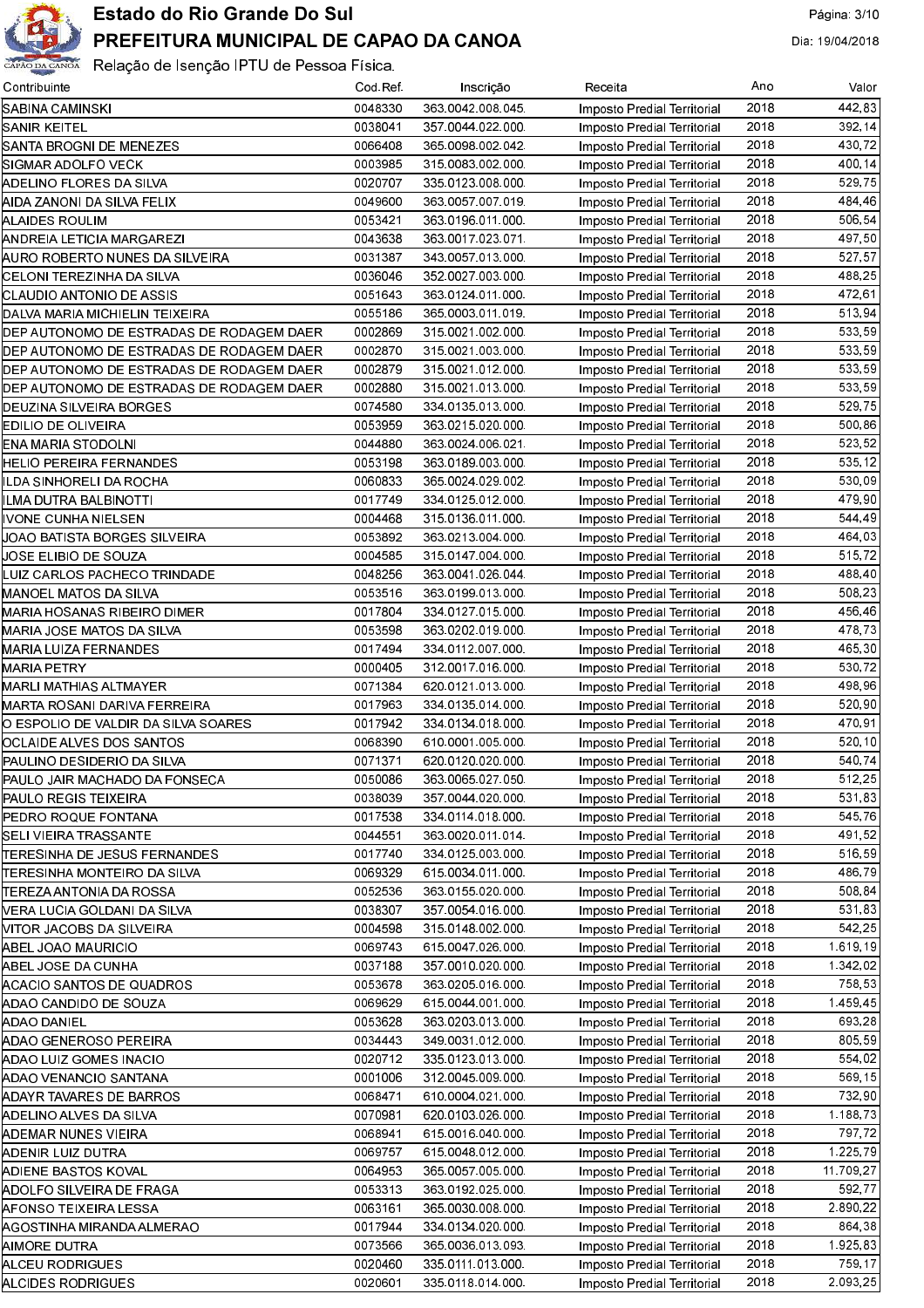

| Contribuinte                       | Cod Ref | Inscrição        | Receita                            | Ano  | Valor                  |
|------------------------------------|---------|------------------|------------------------------------|------|------------------------|
| ALDA ZORTEA ZOTTI                  | 0032129 | 346 0012 031 000 | Imposto Predial Territorial        | 2018 | 620,17                 |
| ALFREDO PIRAJA WEYER-DR            | 0030393 | 343 0003 032 000 | <b>Imposto Predial Territorial</b> | 2018 | 844.15                 |
| ALMIRO EDUARDO MULLER              | 0069488 | 615 0039 012 000 | <b>Imposto Predial Territorial</b> | 2018 | 1.083,68               |
| ALVANIRA OTTILIA LOURENCO          | 0068630 | 615 0004 009 000 | <b>Imposto Predial Territorial</b> | 2018 | 673,63                 |
| ALVARO MARQUES DE OLIVEIRA         | 0050858 | 363 0096 010 000 | <b>Imposto Predial Territorial</b> | 2018 | $\overline{1.064, 37}$ |
| ALZEMIRO GOLDANI                   | 0069118 | 615 0025 003 000 | <b>Imposto Predial Territorial</b> | 2018 | 753,57                 |
| ANA JOAQUINA FIALHO POSCHI         | 0062045 | 365 0028 013 029 | <b>Imposto Predial Territorial</b> | 2018 | 669,70                 |
| ANA MARIA FELIX LOPES              | 0036628 | 352 0054 006 000 | <b>Imposto Predial Territorial</b> | 2018 | 737,57                 |
| ANA MARIA VIEIRA LOPES             | 0073636 | 365 0022 010 062 | <b>Imposto Predial Territorial</b> | 2018 | 680,23                 |
| ANA PEREIRA ZANOTTI                | 0069153 | 615 0026 020 000 | Imposto Predial Territorial        | 2018 | 997,69                 |
| ANA VANETE CONSTANTE SAFT          | 0069785 | 615 0049 006 000 | <b>Imposto Predial Territorial</b> | 2018 | 1.043, 17              |
| ANGELINO PEREIRA MOTA              | 0050851 | 363 0096 003 000 | <b>Imposto Predial Territorial</b> | 2018 | 1.684,04               |
| ANSELMO JOSE PEREIRA               | 0053348 | 363 0193 030 000 | <b>Imposto Predial Territorial</b> | 2018 | 965.71                 |
| ANTENOR FERREIRA                   | 0053327 | 363 0193 009 000 |                                    | 2018 | 1.018,96               |
| ANTONIO CARVALHO                   | 0070985 | 620 0103 030 000 | Imposto Predial Territorial        | 2018 | 1.179,68               |
|                                    | 0071176 |                  | Imposto Predial Territorial        | 2018 | 744.79                 |
| ANTONIO DA SILVA                   |         | 620 0112 001 000 | Imposto Predial Territorial        |      |                        |
| ANTONIO ELDEBRANDO MONTEIRO        | 0071115 | 620 0108 009 000 | Imposto Predial Territorial        | 2018 | 624.92                 |
| IANTONIO ESTEVAO DA SILVA          | 0069501 | 615 0039 026 000 | Imposto Predial Territorial        | 2018 | 1.220, 13              |
| ANTONIO LESIO DE SOUZA             | 0070121 | 615 0067 018 000 | Imposto Predial Territorial        | 2018 | 1.105,55               |
| ANTONIO LOURENCO PARIS             | 0058151 | 365 0015 004 002 | Imposto Predial Territorial        | 2018 | 646,03                 |
| ANTONIO MARQUES                    | 0070203 | 615 0070 004 000 | Imposto Predial Territorial        | 2018 | 708,07                 |
| ANTONIO MOACIR ZONTA               | 0020578 | 335 0117 011 000 | Imposto Predial Territorial        | 2018 | 798,41                 |
| ANTONIO PEDRO FRANCISCO            | 0051088 | 363 0104 014 000 | Imposto Predial Territorial        | 2018 | 1.248,67               |
| ANTONIO RAPAKI                     | 0069831 | 615 0051 028 000 | Imposto Predial Territorial        | 2018 | 812,36                 |
| ANTONIO SANTOS DA SILVA            | 0069117 | 615 0025 002 000 | Imposto Predial Territorial        | 2018 | 1.632.14               |
| ANTONIO SERGIO MARTINS             | 0073725 | 363 0034 004 028 | Imposto Predial Territorial        | 2018 | 872.35                 |
| APOLINARIO ANTONIO RIBEIRO         | 0069384 | 615 0036 016 000 | Imposto Predial Territorial        | 2018 | 2.515,96               |
| ARI TEIXEIRA LESSA                 | 0053219 | 363 0189 024 000 | Imposto Predial Territorial        | 2018 | 1.132,09               |
| ARISTIDES ALCIONI SILVA DOS SANTOS | 0038806 | 360 0005 009 002 | Imposto Predial Territorial        | 2018 | 786,40                 |
| ARLETE DA SILVA TOMAZ              | 0057072 | 365 0013 001 003 | Imposto Predial Territorial        | 2018 | 598,08                 |
| ARMINDO SCHNEIDT                   | 0038894 | 360 0010 014 000 | Imposto Predial Territorial        | 2018 | 675.64                 |
| ARNO RAUBACH                       | 0051860 | 363 0131 005 000 | Imposto Predial Territorial        | 2018 | 861,24                 |
| ARTUR AUGUSTO LAVRA PINTO          | 0013153 | 334 0024 004 000 | Imposto Predial Territorial        | 2018 | 2.401.25               |
| AURELINO DA CUNHA BITTENCOURT      | 0031297 | 343 0045 011 000 | Imposto Predial Territorial        | 2018 | 803.17                 |
| AURELINO DA CUNHA BITTENCOURT      | 0031298 | 343 0045 012 000 | Imposto Predial Territorial        | 2018 | 730,15                 |
| BENTA FERREIRA DA SILVA            | 0069524 | 615 0040 019 000 | <b>Imposto Predial Territorial</b> | 2018 | 925,70                 |
| <b>BENTA JUSTO MAGNUS</b>          | 0003366 | 315 0051 016 000 | Imposto Predial Territorial        | 2018 | 570,92                 |
| BRAUL CORREA DA SILVA              | 0019036 | 335 0034 009 000 | Imposto Predial Territorial        | 2018 | 1 054 87               |
| BRIGADA MILITAR OITAVO BATALHAO    | 0004327 | 315 0125 002 000 | Imposto Predial Territorial        | 2018 | 636,35                 |
| BRIGADA MILITAR OITAVO BATALHAO    | 0004328 | 315 0125 003 000 | Imposto Predial Territorial        | 2018 | 636,35                 |
| BRIGADA MILITAR OITAVO BATALHAO    | 0014197 | 334 0038 001 000 | Imposto Predial Territorial        | 2018 | 1 855,91               |
| BRIGADA MILITAR OITAVO BATALHAO    | 0016975 | 334 0080 016 000 | Imposto Predial Territorial        | 2018 | 2.241.05               |
| BRIZIDA ANGELA POLO                | 0032044 | 346 0010 016 000 | Imposto Predial Territorial        | 2018 | 769,35                 |
| ICAMILIA VERGILINA ROCHA           | 0051021 | 363 0102 020 000 | Imposto Predial Territorial        | 2018 | 1.990,29               |
| CANDIDO INACIO DA ROSA             | 0068850 | 615 0014 015 000 | Imposto Predial Territorial        | 2018 | 565,29                 |
| CARLOS BATISTA LUZARDO             | 0054567 | 365 0002 003 025 | Imposto Predial Territorial        | 2018 | 810,96                 |
| CARLOS LUIZ DE CARLI               | 0071082 | 620 0106 022 000 |                                    | 2018 | 1.359,44               |
|                                    | 0059530 | 365 0019 020 016 | Imposto Predial Territorial        | 2018 | 1 357 89               |
| CARLOS ROBERTO RODRIGUES           |         |                  | Imposto Predial Territorial        | 2018 | 1.566,60               |
| CARLOS SANTOS DEVES                | 0069681 | 615 0045 024 000 | Imposto Predial Territorial        |      | 1.272,90               |
| ICARLOS SERGIO CAPAVERDE DE SOUZA  | 0050414 | 363 0078 009 000 | Imposto Predial Territorial        | 2018 |                        |
| CARMELINA RODRIGUES DE SOUZA       | 0020877 | 335 0131 012 000 | Imposto Predial Territorial        | 2018 | 842.82                 |
| CARMEM FEDUMENTI                   | 0037059 | 357 0006 002 000 | Imposto Predial Territorial        | 2018 | 1.645.88               |
| CARMINE IDESSA LEHR SALMORIA       | 0050286 | 363 0072 004 000 | Imposto Predial Territorial        | 2018 | 1.708.42               |
| CARMO FRANCISCO SCHEEREN           | 0020583 | 335 0117 016 000 | Imposto Predial Territorial        | 2018 | 660,39                 |
| CECILIA RIZZARDI                   | 0052837 | 363 0177 023 000 | Imposto Predial Territorial        | 2018 | 917,04                 |
| ICELIA MOREIRA ROMEIRA             | 0037695 | 357 0030 005 000 | Imposto Predial Territorial        | 2018 | 1 730 59               |
| <b>CELSO DUARTE DO AMARAL</b>      | 0053238 | 363 0190 011 000 | Imposto Predial Territorial        | 2018 | 1.225,17               |
| ICELSO JACQUES DA ROCHA            | 0093419 | 365 0027 001 060 | Imposto Predial Territorial        | 2018 | 1.049.93               |
| CLAUDIA GONCALVES DE OLIVEIRA      | 0051619 | 363 0123 021 000 | Imposto Predial Territorial        | 2018 | 1.063, 14              |
| CLAUDIO MANOEL MARTINS             | 0033840 | 349 0001 009 000 | Imposto Predial Territorial        | 2018 | 782,08                 |
| CLAUDIO MARTINS LA ROCCA           | 0088968 | 365 0028 007 110 | Imposto Predial Territorial        | 2018 | 1.531,85               |
| CLAUDIO PEDRO POLETTI              | 0037064 | 357 0006 007 000 | Imposto Predial Territorial        | 2018 | 1.645.88               |
| ICLAUDIO PEDRO POLETTI             | 0037066 | 357 0006 009 000 | <b>Imposto Predial Territorial</b> | 2018 | 1 645 88               |
| <b>CLECI DA ROCHA RITTER</b>       | 0017702 | 334 0122 017 000 | Imposto Predial Territorial        | 2018 | 1.299,69               |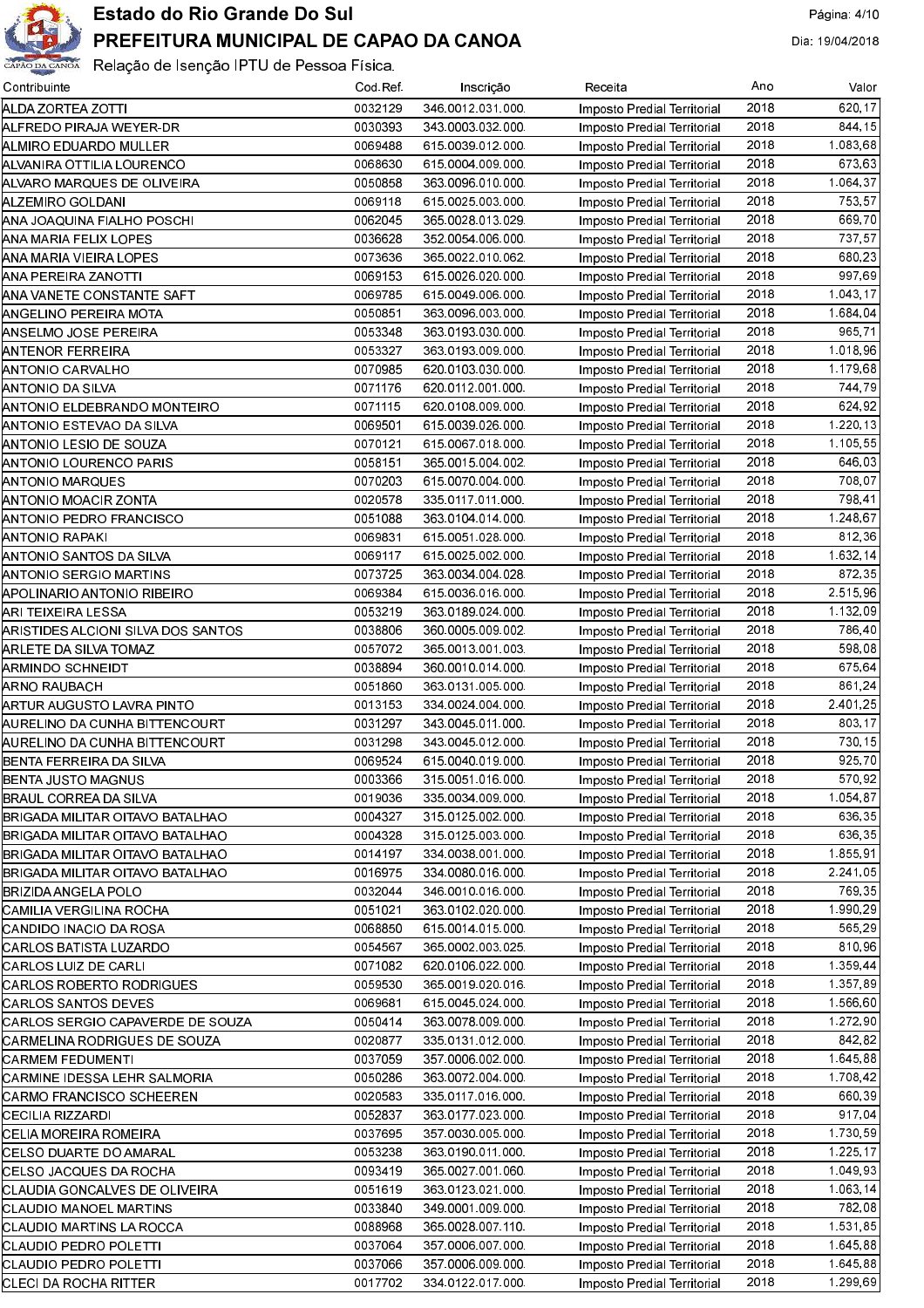

| Contribuinte                             | Cod Ref | Inscrição        | Receita                     | Ano  | Valor                 |
|------------------------------------------|---------|------------------|-----------------------------|------|-----------------------|
| CLECI HOFFMANN DA SILVA                  | 0049843 | 363 0058 029 020 | Imposto Predial Territorial | 2018 | 710,24                |
| CLEOMAR GEHRES                           | 0037113 | 357 0007 028 000 | Imposto Predial Territorial | 2018 | 1 810 47              |
| CLUBE DE MAES UNIDAS VENCEREMOS          | 0017376 | 334 0104 011 000 | Imposto Predial Territorial | 2018 | 703,09                |
| CLUBE DE MAES UNIDAS VENCEREMOS          | 0017379 | 334 0104 014 000 | Imposto Predial Territorial | 2018 | 700,58                |
| DALBANI SILVA DA ROSA                    | 0050971 | 363 0101 004 000 | Imposto Predial Territorial | 2018 | 1.465.78              |
| DALVA AVILA DE OLIVEIRA                  | 0057339 | 365 0013 011 114 | Imposto Predial Territorial | 2018 | 633.18                |
| DALVA PEREIRA SOARES FERRAZZO            | 0050986 | 363 0101 019 000 | Imposto Predial Territorial | 2018 | 1 741 01              |
| DARCI GRACILIANO MINEIRO                 | 0005990 | 321 0031 018 001 | Imposto Predial Territorial | 2018 | 1.166.71              |
| DARCI MANOEL RODRIGUES                   | 0068897 | 615 0015 034 000 | Imposto Predial Territorial | 2018 | 1.189,16              |
| DARCI SCHACHT                            | 0030456 | 343 0005 031 000 | Imposto Predial Territorial | 2018 | 912,69                |
| DARCY VERISSIMO ALVES E OUTRA            | 0014826 | 334 0048 001 000 | Imposto Predial Territorial | 2018 | 1.318,51              |
| DELFINA RAMOS FERREIRA                   | 0069290 | 615 0032 002 000 | Imposto Predial Territorial | 2018 | $\overline{2.874,23}$ |
| DEP AUTONOMO DE ESTRADAS DE RODAGEM DAER | 0002868 | 315 0021 001 000 | Imposto Predial Territorial | 2018 | $\frac{1}{578}$ ,06   |
| DEP AUTONOMO DE ESTRADAS DE RODAGEM DAER | 0002871 | 315 0021 004 000 |                             | 2018 | 578,06                |
|                                          |         | 315 0021 006 000 | Imposto Predial Territorial | 2018 | 711,45                |
| DEP AUTONOMO DE ESTRADAS DE RODAGEM DAER | 0002873 |                  | Imposto Predial Territorial |      |                       |
| DEP AUTONOMO DE ESTRADAS DE RODAGEM DAER | 0002874 | 315 0021 007 000 | Imposto Predial Territorial | 2018 | 889.32                |
| DEP AUTONOMO DE ESTRADAS DE RODAGEM DAER | 0002875 | 315 0021 008 000 | Imposto Predial Territorial | 2018 | 711,45                |
| DEP AUTONOMO DE ESTRADAS DE RODAGEM DAER | 0002876 | 315 0021 009 000 | Imposto Predial Territorial | 2018 | 711,45                |
| DEP AUTONOMO DE ESTRADAS DE RODAGEM DAER | 0002877 | 315 0021 010 000 | Imposto Predial Territorial | 2018 | 711,45                |
| DEP AUTONOMO DE ESTRADAS DE RODAGEM DAER | 0002881 | 315 0021 014 000 | Imposto Predial Territorial | 2018 | 578,06                |
| <b>DEROCI BEZI</b>                       | 0052516 | 363 0154 025 000 | Imposto Predial Territorial | 2018 | 818, 14               |
| DIEGO SILVEIRA CARDOSO                   | 0000756 | 312 0033 012 000 | Imposto Predial Territorial | 2018 | 913.35                |
| DIONAURA LOPES RIBEIRO FERNANDES         | 0069894 | 615 0054 008 000 | Imposto Predial Territorial | 2018 | 850,88                |
| DIONI GAMA GOMES                         | 0052042 | 363 0136 019 000 | Imposto Predial Territorial | 2018 | 660,20                |
| DOMINGOS BRUGNERA                        | 0056056 | 365 0009 010 037 | Imposto Predial Territorial | 2018 | 601,74                |
| DORVAL JOSE DE MELLO                     | 0000729 | 312 0032 005 000 | Imposto Predial Territorial | 2018 | 748.72                |
| DULCE KARPSS DOS SANTOS E OUTRA          | 0028945 | 339 0054 007 000 | Imposto Predial Territorial | 2018 | 616, 12               |
| EDITH RIBEIRO MAINEL                     | 0051834 | 363 0130 013 000 | Imposto Predial Territorial | 2018 | 852.96                |
| EDMUNDO FREDERICO SCHMITT                | 0031460 | 343 0060 003 000 | Imposto Predial Territorial | 2018 | 730,68                |
| EDMUNDO FREDERICO SCHMITT                | 0031461 | 343 0060 004 000 | Imposto Predial Territorial | 2018 | 730,68                |
| EDMUNDO FREDERICO SCHMITT                | 0031469 | 343 0060 012 000 | Imposto Predial Territorial | 2018 | 912,69                |
| EDUARDO DA SILVA ROSSATO                 | 0069951 | 615 0059 003 000 | Imposto Predial Territorial | 2018 | 2.039,56              |
| ELECY PEREIRA DA SILVA                   | 0078299 | 352 0030 001 017 | Imposto Predial Territorial | 2018 | 616,84                |
| <b>IELENA FERREIRA TEIXEIRA</b>          | 0069038 | 615 0019 039 000 | Imposto Predial Territorial | 2018 | 895,07                |
| ELI MANOEL DE SOUZA                      | 0069579 | 615 0042 007 000 | Imposto Predial Territorial | 2018 | 1.549.21              |
| ELISALDO VIEIRA BREHM                    | 0002526 | 312 0105 015 000 | Imposto Predial Territorial | 2018 | 1.743.67              |
| ELMARINO VICENTE DE JESUS                | 0070911 | 620 0100 021 000 | Imposto Predial Territorial | 2018 | 1.501, 41             |
| ELOCI DA SILVA BECKER                    | 0051385 | 363 0116 008 000 | Imposto Predial Territorial | 2018 | 1 036,52              |
| IELOCI TEREZINHA DALSOTO DOS SANTOS      | 0053714 | 363 0206 018 000 | Imposto Predial Territorial | 2018 | 549.78                |
| ELOINA KLEN DA SILVA                     | 0069646 | 615 0044 017 000 | Imposto Predial Territorial | 2018 | 869,71                |
| ELOISA MENDES PIRES                      | 0065049 | 365 0060 019 017 | Imposto Predial Territorial | 2018 | 869.43                |
| ELVENI SOMMER                            | 0051985 | 363 0134 018 000 |                             | 2018 | 1.112,68              |
|                                          | 0052102 | 363 0140 016 000 | Imposto Predial Territorial | 2018 | 882,17                |
| IELZIO DOMINGOS EVARISTO                 |         | 365 0019 018 062 | Imposto Predial Territorial | 2018 |                       |
| <b>IEMANUELE PUHL</b>                    | 0078760 |                  | Imposto Predial Territorial |      | 1490,77               |
| EMERSON GABRIEL ARAUJO TOALDO            | 0031291 | 343 0045 005 000 | Imposto Predial Territorial | 2018 | 730,68                |
| EMERSON GABRIEL ARAUJO TOALDO            | 0031292 | 343 0045 006 000 | Imposto Predial Territorial | 2018 | 730.68                |
| EMERSON GABRIEL ARAUJO TOALDO            | 0031301 | 343 0045 015 000 | Imposto Predial Territorial | 2018 | 730.15                |
| EMILIA DA SILVA VIEIRA                   | 0052954 | 363 0181 007 000 | Imposto Predial Territorial | 2018 | 757,72                |
| ENILDA RANGEL DE OIVEIRA                 | 0069898 | 615 0054 012 000 | Imposto Predial Territorial | 2018 | 953.87                |
| ERACY NORMELIA FRASSETO CARLESSO         | 0020581 | 335 0117 014 000 | Imposto Predial Territorial | 2018 | 703.58                |
| <b>IERIAN GENTIL DA SILVA</b>            | 0068864 | 615 0015 001 000 | Imposto Predial Territorial | 2018 | 658.32                |
| IERNA BOBSIN DOS SANTOS E OUTRO          | 0070968 | 620 0103 013 000 | Imposto Predial Territorial | 2018 | 1.168,56              |
| ERNESTO BARBOSA CAMARA                   | 0050487 | 363 0081 020 000 | Imposto Predial Territorial | 2018 | 756.74                |
| ERONILDA CONSTANTE DA SILVA              | 0020472 | 335 0112 005 000 | Imposto Predial Territorial | 2018 | 1.639,96              |
| ERONITA ALAIDES DALPIAZ                  | 0065084 | 365 0063 009 000 | Imposto Predial Territorial | 2018 | 2,640,15              |
| <b>EROTILDES JOSE BERNARDES</b>          | 0069158 | 615 0026 025 000 | Imposto Predial Territorial | 2018 | 801,00                |
| <b>ESCOLA MUNICIPAL</b>                  | 0068432 | 610 0003 001 000 | Imposto Predial Territorial | 2018 | 9.639,71              |
| EUCLIDES WITT                            | 0069455 | 615 0038 006 000 | Imposto Predial Territorial | 2018 | 1,487,11              |
| EULA NEIVA TROITINO                      | 0017237 | 334 0095 002 000 | Imposto Predial Territorial | 2018 | 936,66                |
| IEVA GUIMARAES BARBOSA                   | 0020462 | 335 0111 015 000 | Imposto Predial Territorial | 2018 | 1.025, 34             |
| FAZENDA NACIONAL                         | 0051667 | 363 0124 035 000 | Imposto Predial Territorial | 2018 | 1.141,23              |
| FELISBERTO BIAZUS NETO                   | 0018690 | 335 0017 003 000 | Imposto Predial Territorial | 2018 | 884,85                |
| FILADELFIO FREITAS DA SILVA              | 0030459 | 343 0006 002 000 | Imposto Predial Territorial | 2018 | 686.65                |
| <b>FRANCISCO JOSE FERNANDES</b>          | 0055954 | 365 0006 020 002 | Imposto Predial Territorial | 2018 | 661,54                |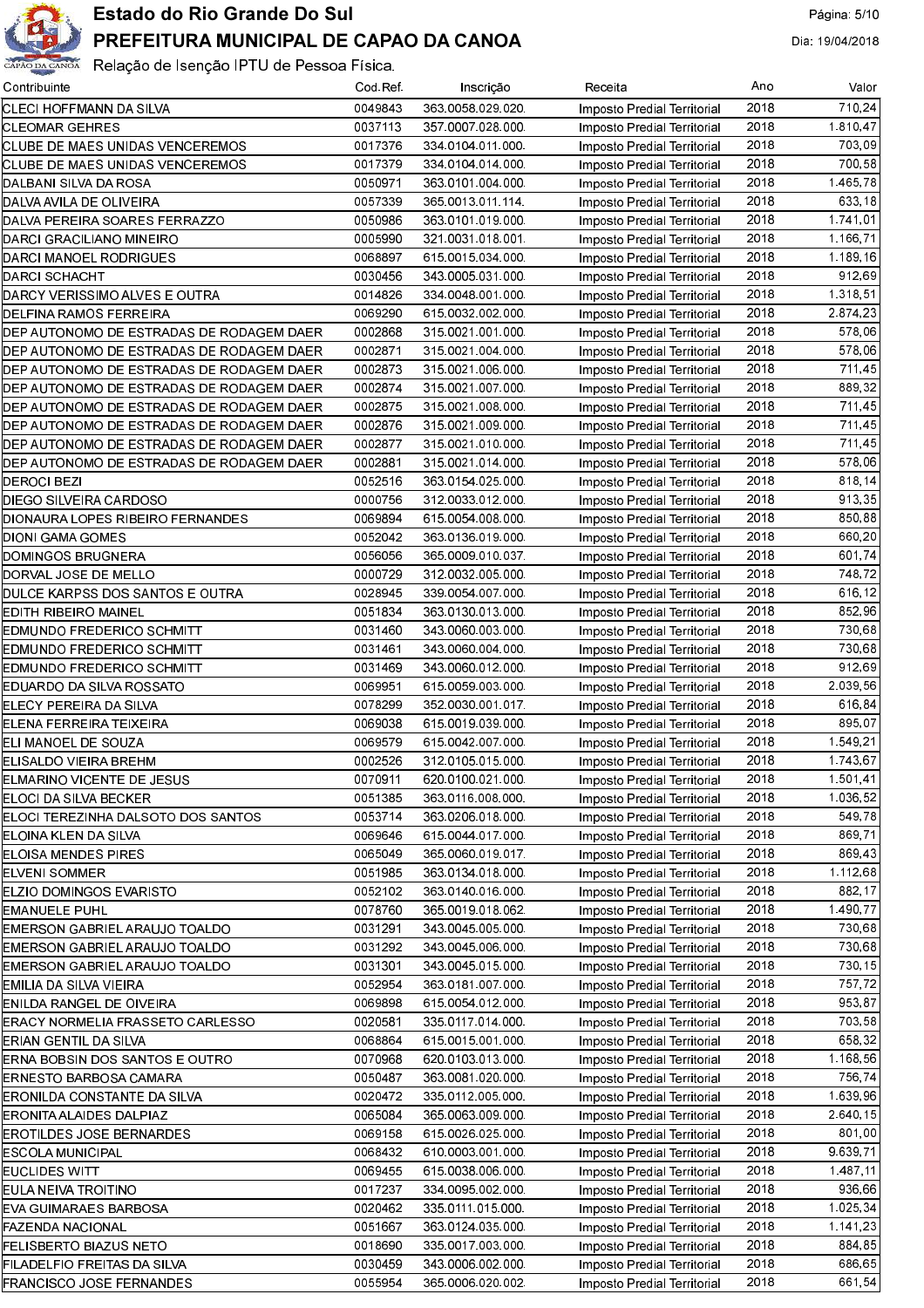

| Contribuinte                             | Cod Ref | Inscrição         | Receita                     | Ano  | Valor       |
|------------------------------------------|---------|-------------------|-----------------------------|------|-------------|
| FRATERNIDADE ESPIRITA CAVALEIROS S JORGE | 0069640 | 615 0044 011 000  | Imposto Predial Territorial | 2018 | 1.820.66    |
| FUNDACAO DE CULTURA E TURISMO DE C CANOA | 0050675 | 363 0088 013 000  | Imposto Predial Territorial | 2018 | 1 997 54    |
| GASPAR GRIZA                             | 0069154 | 615 0026 021 000  | Imposto Predial Territorial | 2018 | 621.70      |
| GECY TEREZINHA GRIZA                     | 0069345 | 615 0035 008 000  | Imposto Predial Territorial | 2018 | 1.376.11    |
| GEDI QUADROS PEREIRA                     | 0017869 | 334 0130 026 000  | Imposto Predial Territorial | 2018 | 1 672 64    |
| GENESIO JESUS DOS REIS                   | 0069662 | 615 0045 005 000  | Imposto Predial Territorial | 2018 | 1.598.77    |
| GENI PEREIRA BRUSCH                      | 0057778 | 365 0014 008 037  | Imposto Predial Territorial | 2018 | 734,64      |
| GERALDO MARIA TONIAL                     | 0050912 | 363 0097 032 000  | Imposto Predial Territorial | 2018 | 2.175.03    |
| <b>GERCY ESPINDOLA DE MATOS</b>          | 0053432 | 363 0196 022 000  | Imposto Predial Territorial | 2018 | 768.59      |
| <b>GESSI COPETI BASSO</b>                | 0058164 | 365 0015 004 015  | Imposto Predial Territorial | 2018 | 646.03      |
| GLORIA BARBOSA PRESTES                   | 0058208 | 365 0015 007 023  | Imposto Predial Territorial | 2018 | 769.49      |
| GRUPO ESPIRITA ISMAEL                    | 0050421 | 363 0078 016 000  | Imposto Predial Territorial | 2018 | 1.204.83    |
| GUILHERMO MARIA IMBRIACO NICCOLIELLO     | 0037668 | 357 0028 016 000  | Imposto Predial Territorial | 2018 | 1.315.58    |
| HELENA MARQUES WINTER                    | 0050356 | 363 0075 029 000  | Imposto Predial Territorial | 2018 | 972 92      |
| HELENA RODRIGUES CORREIA                 | 0051445 | 363 0117 036 000  | Imposto Predial Territorial | 2018 | 1.053.25    |
| <b>HELIO RECK</b>                        | 0069344 | 615 0035 007 000  | Imposto Predial Territorial | 2018 | 1.970.33    |
| HELOISA MAGALHAES SANTANA                | 0051956 | 363 0133 025 000  | Imposto Predial Territorial | 2018 | 1.369.77    |
| HERMINIO ZAMPROGNA                       | 0031457 | 343 0059 032 000  | Imposto Predial Territorial | 2018 | 803.17      |
| HILDA BIRLEM                             | 0069196 | 615 0027 032 000  | Imposto Predial Territorial | 2018 | 1.456.53    |
| HORDALINA PEREIRA DE PAULA               | 0028719 | 339 0043 001 000  | Imposto Predial Territorial | 2018 | 907.87      |
| HORIZONTE BROGLIO                        | 0050775 | 363 0093 006 000  | Imposto Predial Territorial | 2018 | 963.12      |
| HOSPITAL SANTA LUZIA                     | 0068309 | 365 0111 013 000  | Imposto Predial Territorial | 2018 | 44 585 40   |
| <b>IDARCI MARONEZ</b>                    | 0043664 | 363 0017 025 025  | Imposto Predial Territorial | 2018 | 682.97      |
| IGREJA EVANGELICA BATISTA BETEL          | 0070245 | 615 0071 019 000  | Imposto Predial Territorial | 2018 | 4 4 3 1 0 5 |
| IKUMI KOMIYA                             | 0052131 | 363 0141 005 000  | Imposto Predial Territorial | 2018 | 616.86      |
| ILAENA EW                                | 0069504 | 615 0039 029 000  | Imposto Predial Territorial | 2018 | 600.44      |
| ILIRIO LUIZ TCATCH                       | 0037425 | 357 0019 014 000  | Imposto Predial Territorial | 2018 | 1.015.78    |
| ILMAR RODRIGUES DIAS                     | 0061522 | 365 0027 032 044  | Imposto Predial Territorial | 2018 | 576.12      |
| ILSON DE JESUS MAGALHAES                 | 0034536 | 349 0037 001 000  | Imposto Predial Territorial | 2018 | 966.48      |
| INAR MOTTA KELLERMANN                    | 0076617 | 365 0024 034 006  | Imposto Predial Territorial | 2018 | 1.447.76    |
| IRACEMA DA SILVA ARBOITE                 | 0069990 | 615 0061 001 000  | Imposto Predial Territorial | 2018 | 806.30      |
| <b>IRACY NIEDERMAYER DE CAMPOS</b>       | 0049374 | 363 0050 005 002  | Imposto Predial Territorial | 2018 | 681,34      |
| IRENE ALVES DE LIMA NETTO                | 0071161 | 620 0111 003 000  | Imposto Predial Territorial | 2018 | 789.65      |
| ISABEL VOLLINO DE VARGAS                 | 0039072 | 360 0022 017 000  | Imposto Predial Territorial | 2018 | 580.85      |
| ITOR JACOBS DA SILVEIRA                  | 0053167 | 363 0187 033 000  | Imposto Predial Territorial | 2018 | 858.08      |
| IVAN MATZEMBACHER                        | 0069833 | 615 0052 002 000  | Imposto Predial Territorial | 2018 | 955.41      |
| IVONETE PEREIRA FELISBERTO               | 0070199 | 615 0069 030 000  | Imposto Predial Territorial | 2018 | 1.550.70    |
| <b>JACQUELINE PERSI</b>                  | 0036956 | 357 0002 002 000  | Imposto Predial Territorial | 2018 | 1.645,88    |
| µACY DE OLIVEIRA MESQUITA                | 0069002 | 615 0019 005 000  | Imposto Predial Territorial | 2018 | 1.771,68    |
| JAIRO JOEL DE OLIVEIRA                   | 0065173 | 365 0067 020 000  | Imposto Predial Territorial | 2018 | 2.758,84    |
| JAIRO SILVEIRA                           | 0032112 | 346 0012 014 000  | Imposto Predial Territorial | 2018 | 668.60      |
| JANE DENISE FLORENTINO DA SILVA BECKER   | 0065877 | 365 0090 008 000  | Imposto Predial Territorial | 2018 | 1.916,52    |
| JANE MARIA VARGAS                        | 0086315 | 363 0034 011 018  | Imposto Predial Territorial | 2018 | 1.227,93    |
| JANE TEREZINHA VANINI                    | 0050558 | 363 0085 029 000  | Imposto Predial Territorial | 2018 | 2 2 5 7 9 7 |
| JANILSON BITENCOURT DA CUNHA             | 0069385 | 615 0036 017 000  | Imposto Predial Territorial | 2018 | 2.352.94    |
| JAVIER GILMAR VEGA ZAMBRANA              | 0051409 | 363 0116 033 000  | Imposto Predial Territorial | 2018 | 1.247,60    |
| JOAO CUNHA DA SILVA                      | 0053024 | 363 0183 016 000  | Imposto Predial Territorial | 2018 | 2.468.55    |
| JOAO DOS SANTOS                          | 0068467 | 610.0004.017.000  | Imposto Predial Territorial | 2018 | 608.17      |
| JOAO LUIS LEITE RODRIGUES                | 0031425 | 343 0058 024 000  | Imposto Predial Territorial | 2018 | 2.007.92    |
| JOAO RIBEIRO DE SOUZA                    | 0017549 | 334 0115 009 000  | Imposto Predial Territorial | 2018 | 1.074.47    |
| JORGE DE FRAGA                           | 0071259 | 620 0115 005 000  | Imposto Predial Territorial | 2018 | 592.69      |
| JORGE LUIZ CRESCENCIO DA SILVA           | 0018947 | 335 0029 020 000  | Imposto Predial Territorial | 2018 | 563.12      |
| JOSE ANTONIO RODRIGUES DE MOURA          | 0035098 | 349 0065 011 000  | Imposto Predial Territorial | 2018 | 1 215 75    |
| JOSE ANTUNES DE LIMA                     | 0071158 | 620.0111.001.001. | Imposto Predial Territorial | 2018 | 894.00      |
| JOSE CARLOS DIAS OBEM                    | 0020549 | 335 0116 002 000  | Imposto Predial Territorial | 2018 | 1.628.78    |
| JOSE FELISBERTO DOS SANTOS               | 0071019 | 620 0104 004 000  | Imposto Predial Territorial | 2018 | 1 078 46    |
| JOSE IVOLI MORAES DOS SANTOS             | 0046154 | 363 0026 022 020  | Imposto Predial Territorial | 2018 | 710.40      |
| JOSE JULIO VENERIO                       | 0036851 | 352 0063 021 000  | Imposto Predial Territorial | 2018 | 1.030.00    |
| JOSE LOURIVAL PERSI                      | 0036955 | 357 0002 001 000  | Imposto Predial Territorial | 2018 | 1 810 47    |
| JOSE LUIZ WUTTKE                         | 0049419 | 363 0050 014 000  | Imposto Predial Territorial | 2018 | 9.648.58    |
| JOSE NADIR DOS SANTOS                    | 0030897 | 343 0024 002 000  | Imposto Predial Territorial | 2018 | 913.35      |
| JOSE NUNES AGUIAR                        | 0052459 | 363 0152 002 000  | Imposto Predial Territorial | 2018 | 587,77      |
| JOSE RICHARDI                            | 0069656 | 615 0044 027 000  | Imposto Predial Territorial | 2018 | 2.102,68    |
| JOSE TAVARES PEREIRA                     | 0052880 | 363 0179 003 000  | Imposto Predial Territorial | 2018 | 1.284,85    |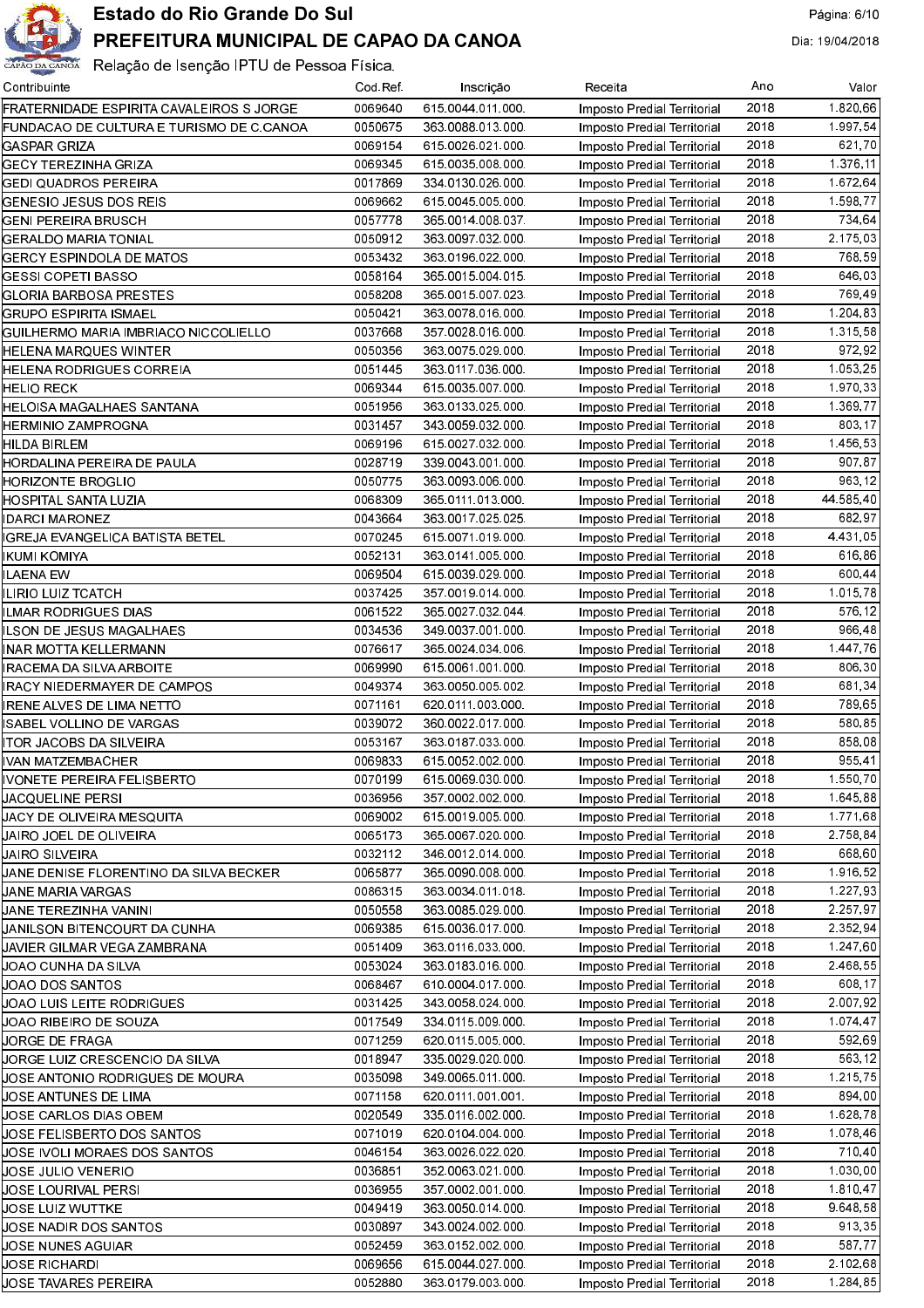

| Contribuinte                                             | Cod Ref | Inscrição        | Receita                     | Ano  | Valor                    |
|----------------------------------------------------------|---------|------------------|-----------------------------|------|--------------------------|
| JOSE VALDYR SABADIN                                      | 0034221 | 349 0018 012 000 | Imposto Predial Territorial | 2018 | 1.016,08                 |
| JOSE VORNI SCHAUSSARD                                    | 0098236 | 357 0051 029 000 | Imposto Predial Territorial | 2018 | 565.69                   |
| JUAREZ DOS SANTOS                                        | 0030432 | 343 0005 006 000 | Imposto Predial Territorial | 2018 | 657,09                   |
| JULIETA ALMEIDA SILVA                                    | 0069909 | 615 0055 009 000 | Imposto Predial Territorial | 2018 | 924 41                   |
| LAUDELINA DA SILVEIRA QUADROS                            | 0070727 | 615 0090 015 000 | Imposto Predial Territorial | 2018 | 616,20                   |
| LAURO MAURICIO                                           | 0052988 | 363 0182 007 000 | Imposto Predial Territorial | 2018 | 1 874 45                 |
| LEALCINO DE OLIVEIRA SANTOS                              | 0017632 | 334 0119 020 000 | Imposto Predial Territorial | 2018 | 574.80                   |
| LEDA ROSA DOS SANTOS                                     | 0066703 | 365 0099 008 041 | Imposto Predial Territorial | 2018 | 584.22                   |
| LEO AIRTON TROMBKA                                       | 0097044 | 365 0056 002 056 | Imposto Predial Territorial | 2018 | 1.418,82                 |
| LEOCADIA RIOS PINTO COSTA                                | 0037067 | 357 0006 010 000 | Imposto Predial Territorial | 2018 | 1.645,88                 |
| LEONEL DA SILVA                                          | 0053029 | 363 0183 021 000 | Imposto Predial Territorial | 2018 | 1.081, 10                |
| LEONOR DA SILVA NETO                                     | 0000720 | 312 0031 016 000 | Imposto Predial Territorial | 2018 | 885.72                   |
| LEONTINA TEREZINHA ALVES                                 | 0070004 | 615 0061 014 000 | Imposto Predial Territorial | 2018 | 1.489,23                 |
| LEVINO DOMINGOS PAGOT                                    | 0062231 | 365 0028 032 030 |                             | 2018 | 1.576,81                 |
| LIBORIO DEWES DA COSTA                                   | 0069855 | 615 0052 026 000 | Imposto Predial Territorial | 2018 | 1.518.75                 |
|                                                          |         | 363 0136 001 000 | Imposto Predial Territorial |      | $\overline{2}$ . 171, 07 |
| LIONI GAMA GOMES                                         | 0052024 |                  | Imposto Predial Territorial | 2018 |                          |
| LISANDRA DE SOUZA PEREIRA                                | 0039493 | 360 0041 007 000 | Imposto Predial Territorial | 2018 | 788,50                   |
| LOJA MARIO BEHRING N 95                                  | 0017383 | 334 0104 019 000 | Imposto Predial Territorial | 2018 | 2.684,61                 |
| LORECI ALVARENGA SILVEIRA                                | 0030444 | 343 0005 018 000 | Imposto Predial Territorial | 2018 | 624,58                   |
| LOURDES VALQUIRIA DE SOUZA DA SILVA SANTOS PENDI 0051608 |         | 363 0123 009 000 | Imposto Predial Territorial | 2018 | 996,70                   |
| LUCIANA LOPES OURIQUES MARQUES                           | 0034035 | 349 0010 016 000 | Imposto Predial Territorial | 2018 | 648,31                   |
| LUIZ ANTONIO DUARTE DE SOUZA                             | 0043651 | 363 0017 025 012 | Imposto Predial Territorial | 2018 | 1.609.52                 |
| LUIZ CARLOS OLIVEIRA GOMES                               | 0053299 | 363 0192 011 000 | Imposto Predial Territorial | 2018 | 1 317 45                 |
| LUIZ CARLOS PETRY                                        | 0054613 | 365 0002 004 044 | Imposto Predial Territorial | 2018 | 594,86                   |
| LUIZ DALL ACQUA                                          | 0052510 | 363 0154 019 000 | Imposto Predial Territorial | 2018 | 756,96                   |
| LUIZ FERNANDO FRAGA MONTEIRO                             | 0052083 | 363 0139 031 000 | Imposto Predial Territorial | 2018 | 897,98                   |
| LUIZ FULGENCIO COSTA                                     | 0069446 | 615 0037 025 000 | Imposto Predial Territorial | 2018 | 1766,35                  |
| LUIZ SCHEFER MACHADO                                     | 0069137 | 615 0026 004 000 | Imposto Predial Territorial | 2018 | 1.142, 42                |
| LUIZA HELENA RUGERI                                      | 0030701 | 343 0013 030 000 | Imposto Predial Territorial | 2018 | 730.15                   |
| LUVANI MARIA UHRY                                        | 0091977 | 365 0038 007 091 | Imposto Predial Territorial | 2018 | 1.614, 30                |
| MANOEL ADAIR MARQUES DA SILVA                            | 0069618 | 615 0043 018 000 | Imposto Predial Territorial | 2018 | 1.496,09                 |
| MANOEL AMARO RAMOS                                       | 0069843 | 615 0052 012 000 | Imposto Predial Territorial | 2018 | 1.838.61                 |
| MANOEL AMBROSIO DE SOUZA                                 | 0069395 | 615 0036 026 000 | Imposto Predial Territorial | 2018 | 1.017,68                 |
| MANOEL CARDOSO DE ANDRADE                                | 0069745 | 615 0047 028 000 | Imposto Predial Territorial | 2018 | 1.864,16                 |
| MANOEL FRAGA DE VARGAS                                   | 0071488 | 620 0132 005 000 | Imposto Predial Territorial | 2018 | 2.169.92                 |
| MANOEL JOAQUIM VIEIRA                                    | 0070350 | 615 0077 018 000 | Imposto Predial Territorial | 2018 | 2.310.69                 |
| MANOEL LEANDRO GONCALVES                                 | 0053224 | 363 0189 029 000 | Imposto Predial Territorial | 2018 | 670,38                   |
| MANOEL MARIA DA SILVA                                    | 0070026 | 615 0062 010 000 | Imposto Predial Territorial | 2018 | 695 72                   |
| MANOEL NASCIMENTO MIGUEL                                 | 0070355 | 615 0077 023 000 | Imposto Predial Territorial | 2018 | 1 682,95                 |
| MANOEL OSORIO BASTOS                                     | 0069778 | 615 0048 033 000 | Imposto Predial Territorial | 2018 | 939.29                   |
| MANOEL PEDRO PEREIRA                                     | 0069754 | 615 0048 009 000 | Imposto Predial Territorial | 2018 | 1.423, 17                |
| MANOEL SILVEIRA GOMES                                    | 0050295 | 363 0072 013 000 | Imposto Predial Territorial | 2018 | 1.305, 26                |
| MARA DORALICE DA SILVA                                   | 0037631 | 357 0027 007 000 | Imposto Predial Territorial | 2018 | 1.287,59                 |
| MARCELO CLAUDIO NUNES                                    | 0058481 | 365 0015 010 131 | Imposto Predial Territorial | 2018 | 854,52                   |
| MARIA AMARAL DA SILVA                                    | 0032886 | 346 0039 019 000 | Imposto Predial Territorial | 2018 | 552.44                   |
| MARIA BERNADETE PELISSER DALSOTTO                        | 0068982 | 615 0018 010 000 | Imposto Predial Territorial | 2018 | 1 585,42                 |
| MARIA CLARA MAGALHAES                                    |         | 334 0114 009 000 |                             | 2018 | 1.086,30                 |
|                                                          | 0017529 |                  | Imposto Predial Territorial | 2018 | 659.56                   |
| MARIA CLEONY DA ROCHA LIMA                               | 0058313 | 365 0015 008 091 | Imposto Predial Territorial |      |                          |
| MARIA DACIA DE OLIVEIRA KNEWITZ                          | 0071143 | 620 0109 020 000 | Imposto Predial Territorial | 2018 | 1 238 04                 |
| MARIA DE LOURDES DOS SANTOS ROSA                         | 0068927 | 615 0016 026 000 | Imposto Predial Territorial | 2018 | 756,08                   |
| MARIA DE LOURDES PINHO DE OLIVEIRA                       | 0084524 | 615 0029 013 000 | Imposto Predial Territorial | 2018 | 1 747 67                 |
| MARIA ELIZA DA SILVA DINIZ                               | 0093278 | 365 0027 031 042 | Imposto Predial Territorial | 2018 | 1.144,04                 |
| MARIA ILMA ALMINHANA                                     | 0053254 | 363 0190 027 000 | Imposto Predial Territorial | 2018 | 1.370,08                 |
| MARIA INES CARCUCHINSKI VARGAS                           | 0020597 | 335 0118 010 000 | Imposto Predial Territorial | 2018 | 585 41                   |
| MARIA IRACEMA DIAS HASSDENTEUFEL                         | 0066338 | 365 0097 003 112 | Imposto Predial Territorial | 2018 | 605.15                   |
| MARIA JOSE DA SILVA BERTOLIN                             | 0014249 | 334 0039 016 005 | Imposto Predial Territorial | 2018 | 1.164,13                 |
| MARIA JUREMA SANTOS PRENDEL                              | 0020592 | 335 0118 005 000 | Imposto Predial Territorial | 2018 | 585.41                   |
| MARIA NOELCI MACEDO MARTINS                              | 0037619 | 357 0026 023 000 | Imposto Predial Territorial | 2018 | 721.32                   |
| MARIA REJANE GONCALVES BATISTA                           | 0038317 | 357 0054 026 000 | Imposto Predial Territorial | 2018 | 559,82                   |
| MARIA ROCHO                                              | 0069278 | 615 0031 020 000 | Imposto Predial Territorial | 2018 | 1.126,27                 |
| MARIA ROSA CAMINHA ALVES                                 | 0037564 | 357 0024 019 000 | Imposto Predial Territorial | 2018 | 1.315,58                 |
| MARIA ROSINHA DOS SANTOS WERPP                           | 0069760 | 615 0048 015 000 | Imposto Predial Territorial | 2018 | 1.443,22                 |
| MARIA SCHWEC                                             | 0073914 | 365 0098 001 074 | Imposto Predial Territorial | 2018 | 1.335,72                 |
| MARIA TERESA LANIUS                                      | 0036462 | 352 0047 002 000 | Imposto Predial Territorial | 2018 | 2.477.40                 |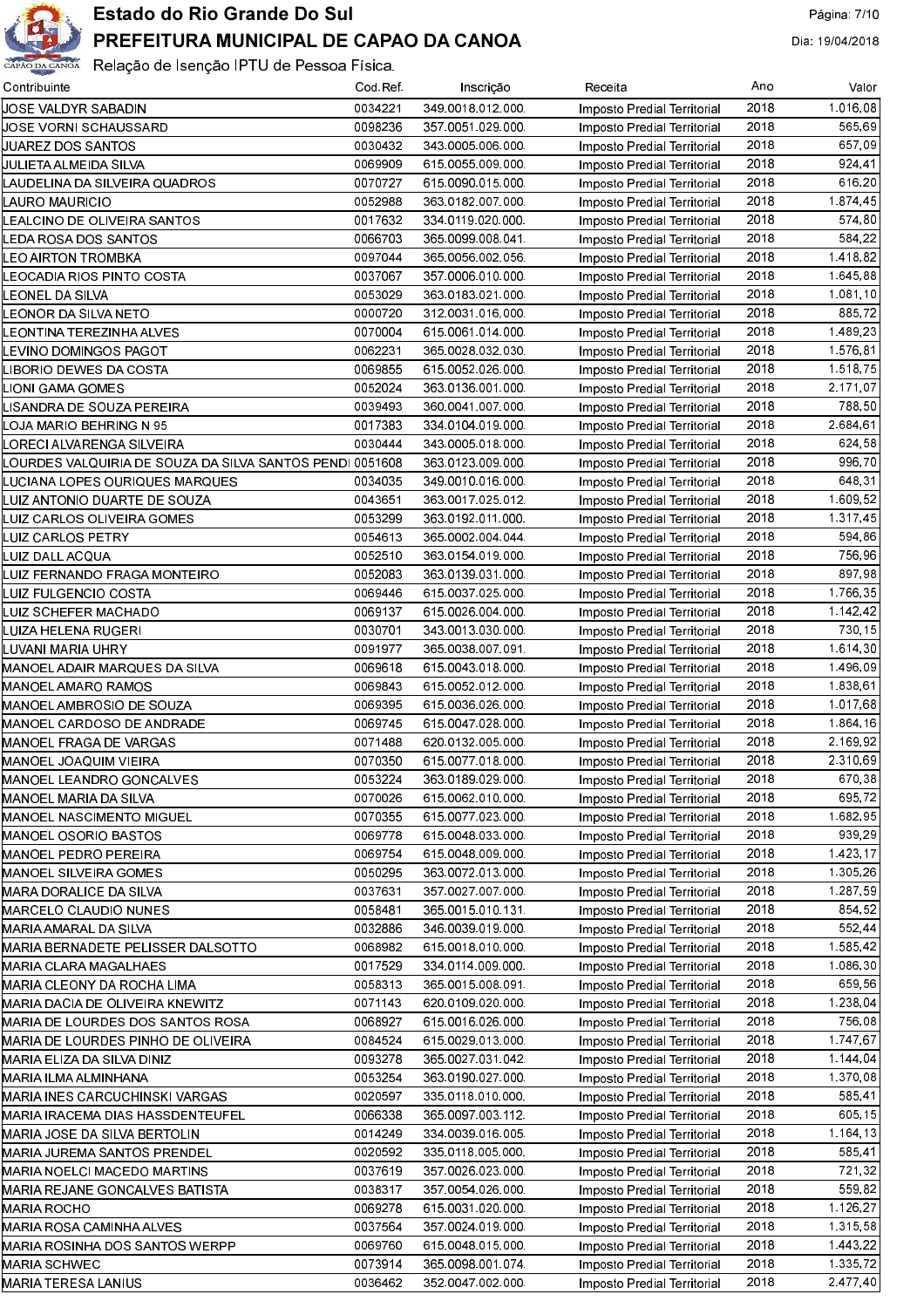

| Contribuinte                          | Cod Ref | Inscrição        | Receita                                                    | Ano  | Valor     |
|---------------------------------------|---------|------------------|------------------------------------------------------------|------|-----------|
| MARINA CARDOSO DA SILVA               | 0034418 | 349 0030 006 000 | Imposto Predial Territorial                                | 2018 | 1.391,66  |
| <b>MARLENE DOS REIS NUNES</b>         | 0050454 | 363 0080 009 000 | Imposto Predial Territorial                                | 2018 | 1.492.90  |
| MARLENE RODRIGUES DA SILVA E OUTRA    | 0051107 | 363 0105 011 000 | Imposto Predial Territorial                                | 2018 | 739.15    |
| MATEUS DA ROSA                        | 0039874 | 360 0075 032 000 | Imposto Predial Territorial                                | 2018 | 2 625 27  |
| MAURO CABRERA                         | 0052326 | 363 0148 015 000 | Imposto Predial Territorial                                | 2018 | 821,85    |
| MAURO SILVEIRA SIMAO E OUTRA          | 0071104 | 620 0107 012 000 | Imposto Predial Territorial                                | 2018 | 1.165,20  |
| MENAIR DUTRA DOS SANTOS               | 0051003 | 363 0102 002 000 | Imposto Predial Territorial                                | 2018 | 1.314,17  |
| MILTON MARQUES                        | 0071016 | 620 0104 001 002 | Imposto Predial Territorial                                | 2018 | 831,77    |
| MIRNA MARIA DEXHEIMER                 | 0033835 | 349 0001 004 000 | Imposto Predial Territorial                                | 2018 | 1.100,33  |
| MITRA DA ARQUIDIOCESE DE PORTO ALEGRE | 0004311 | 315 0123 006 000 | Imposto Predial Territorial                                | 2018 | 2.276.96  |
| MITRA DA ARQUIDIOCESE DE PORTO ALEGRE | 0017384 | 334 0105 001 000 | Imposto Predial Territorial                                | 2018 | 770,64    |
| MITRA DA ARQUIDIOCESE DE PORTO ALEGRE | 0017385 | 334 0105 002 000 | Imposto Predial Territorial                                | 2018 | 2 947 78  |
| MITRA DA ARQUIDIOCESE DE PORTO ALEGRE | 0017386 | 334 0105 004 000 |                                                            | 2018 | 4 471 96  |
|                                       | 0017387 | 334 0105 011 000 | Imposto Predial Territorial                                | 2018 | 770,64    |
| MITRA DA ARQUIDIOCESE DE PORTO ALEGRE |         |                  | Imposto Predial Territorial                                | 2018 |           |
| MITRA DA ARQUIDIOCESE DE PORTO ALEGRE | 0017388 | 334 0105 012 000 | Imposto Predial Territorial                                |      | 700,58    |
| MITRA DA ARQUIDIOCESE DE PORTO ALEGRE | 0017389 | 334 0105 013 000 | Imposto Predial Territorial                                | 2018 | 700,58    |
| MITRA DA ARQUIDIOCESE DE PORTO ALEGRE | 0050406 | 363 0078 001 000 | Imposto Predial Territorial                                | 2018 | 1.375,32  |
| MITRA DA ARQUIDIOCESE DE PORTO ALEGRE | 0050407 | 363 0078 002 000 | Imposto Predial Territorial                                | 2018 | 948.67    |
| MITRA DA ARQUIDIOCESE DE PORTO ALEGRE | 0050408 | 363 0078 003 000 | Imposto Predial Territorial                                | 2018 | 875.11    |
| MITRA DA ARQUIDIOCESE DE PORTO ALEGRE | 0050409 | 363 0078 004 000 | Imposto Predial Territorial                                | 2018 | 2.584,06  |
| MITRA DA ARQUIDIOCESE DE PORTO ALEGRE | 0050423 | 363 0078 018 000 | Imposto Predial Territorial                                | 2018 | 974.97    |
| MITRA DA ARQUIDIOCESE DE PORTO ALEGRE | 0059142 | 365 0018 007 000 | Imposto Predial Territorial                                | 2018 | 16416.59  |
| MORECY DA COSTA MEDEIROS              | 0051099 | 363 0105 003 000 | Imposto Predial Territorial                                | 2018 | 1.268.60  |
| NADIA TERESINHA GOMES ARIOLI E OUTRA  | 0050696 | 363 0089 017 000 | Imposto Predial Territorial                                | 2018 | 677,46    |
| NAIR BORBA DO ROSARIO                 | 0034240 | 349 0019 009 000 | Imposto Predial Territorial                                | 2018 | 984.90    |
| NAIR DOS SANTOS MELO E OUTRA          | 0063162 | 365 0030 009 000 | Imposto Predial Territorial                                | 2018 | 2.302,49  |
| NARA TERESINHA ARAUJO ESPINDOLA       | 0050616 | 363 0086 002 046 | Imposto Predial Territorial                                | 2018 | 839.99    |
| NEILA PEREIRA FLORES                  | 0031449 | 343 0059 024 000 | Imposto Predial Territorial                                | 2018 | 1.216,92  |
| NEIVA TERESINHA DE MORAES E OUTRA     | 0052333 | 363 0148 022 000 | Imposto Predial Territorial                                | 2018 | 1.006.30  |
| NELCA WILIA WANDSCHEER                | 0062151 | 365 0028 027 030 | Imposto Predial Territorial                                | 2018 | 693.76    |
| NELCI HEMMING                         | 0020791 | 335 0127 012 000 | Imposto Predial Territorial                                | 2018 | 857.61    |
| NELCINDO LUIZ BERTOTTO                | 0037061 | 357 0006 004 000 | Imposto Predial Territorial                                | 2018 | 1.645,88  |
| NELCINDO LUIZ BERTOTTO                | 0037062 | 357 0006 005 000 | Imposto Predial Territorial                                | 2018 | 1.810,47  |
| NELGA MARLI RANNOV DA SILVA           | 0058562 | 365 0015 012 076 | Imposto Predial Territorial                                | 2018 | 662.76    |
| NELI DUARTE AQUINO                    | 0053753 | 363 0208 010 000 | Imposto Predial Territorial                                | 2018 | 956.90    |
| NELSON CLOSS                          | 0051182 | 363 0108 012 000 | Imposto Predial Territorial                                | 2018 | 1.483.37  |
| NELSON ZANOTI                         | 0069801 | 615 0050 013 000 | Imposto Predial Territorial                                | 2018 | 976,50    |
| NELY MEUCCI BORGES                    | 0004383 | 315 0130 007 000 | Imposto Predial Territorial                                | 2018 | 1.603,38  |
| NEREU TEOTONIO DA SILVA               | 0071542 | 620 0133 037 000 |                                                            | 2018 | 742,98    |
|                                       | 0020703 |                  | Imposto Predial Territorial<br>Imposto Predial Territorial | 2018 | 717,20    |
| NERI OLIVEIRA DA SILVEIRA             | 0051851 | 335 0123 004 000 |                                                            | 2018 | 1.230.06  |
| NESTOR GROSS                          |         | 363 0130 030 000 | Imposto Predial Territorial                                | 2018 | 1.036.62  |
| NEUZA ROSA DA COSTA                   | 0081635 | 365 0004 017 048 | Imposto Predial Territorial                                |      |           |
| NICOLAU DA SILVA COSTA                | 0017417 | 334 0107 018 000 | Imposto Predial Territorial                                | 2018 | 700,58    |
| NILZA MOREIRA DE OLIVEIRA             | 0077239 | 615 0053 001 000 | Imposto Predial Territorial                                | 2018 | 2.181,11  |
| NORBERTO LOPES DE ESPINDOLA           | 0068965 | 615 0017 022 000 | Imposto Predial Territorial                                | 2018 | 835,50    |
| NORBERTO PEZZI                        | 0014588 | 334 0043 010 000 | Imposto Predial Territorial                                | 2018 | 2.313,09  |
| ODETH CARDOSO DA SILVA                | 0049615 | 363 0057 007 034 | Imposto Predial Territorial                                | 2018 | 592,60    |
| ODY MARQUES                           | 0069911 | 615 0055 011 000 | Imposto Predial Territorial                                | 2018 | 1.252,84  |
| OLEDI CORNELIOS JACOBS                | 0069991 | 615 0061 002 000 | Imposto Predial Territorial                                | 2018 | 792,66    |
| OLGA BITENCOURT DE BRITO E OUTRA      | 0052002 | 363 0135 003 000 | Imposto Predial Territorial                                | 2018 | 630,80    |
| OLIVEIRA MELOS DA SILVA               | 0069013 | 615 0019 016 000 | Imposto Predial Territorial                                | 2018 | 1.548, 15 |
| OLIVEIRA PEDRO DOS REIS               | 0068436 | 610 0003 006 000 | Imposto Predial Territorial                                | 2018 | 642,56    |
| OLMIRO GOMES DA LUZ                   | 0053555 | 363 0200 019 000 | Imposto Predial Territorial                                | 2018 | 679.27    |
| ONDINA OLIVEIRA DE SA                 | 0017968 | 334 0135 020 000 | Imposto Predial Territorial                                | 2018 | 648.91    |
| ORVALINO DA SILVA                     | 0071518 | 620 0133 013 000 | Imposto Predial Territorial                                | 2018 | 966,67    |
| OSCAR BIRLEM                          | 0069161 | 615 0027 002 000 | Imposto Predial Territorial                                | 2018 | 3.235,11  |
| OSVALDO OLIVEIRA DE MESQUITA          | 0028732 | 339 0043 014 000 | Imposto Predial Territorial                                | 2018 | 825,34    |
| OTACILIO DE MATOS FERNANDES           | 0032779 | 346 0036 003 000 | Imposto Predial Territorial                                | 2018 | 599,81    |
| OTILIA JOAQUINA DA ROSA               | 0069379 | 615 0036 011 000 | Imposto Predial Territorial                                | 2018 | 1.274,61  |
| OTILIA MATOS DA SILVA                 | 0053030 | 363 0183 022 000 | Imposto Predial Territorial                                | 2018 | 1.136,37  |
| OTILIO DA SILVA                       | 0068838 | 615 0014 003 000 | Imposto Predial Territorial                                | 2018 | 586,30    |
| OTTO JOSE DAUDT                       | 0074863 | 363 0034 024 043 | Imposto Predial Territorial                                | 2018 | 891,54    |
| PALMIRA DEWES MONTEIRO                | 0070221 | 615 0070 020 000 | Imposto Predial Territorial                                | 2018 | 564,32    |
| PAULO CECILIO                         | 0063383 | 365 0034 016 024 | Imposto Predial Territorial                                | 2018 | 840.53    |
|                                       |         |                  |                                                            |      |           |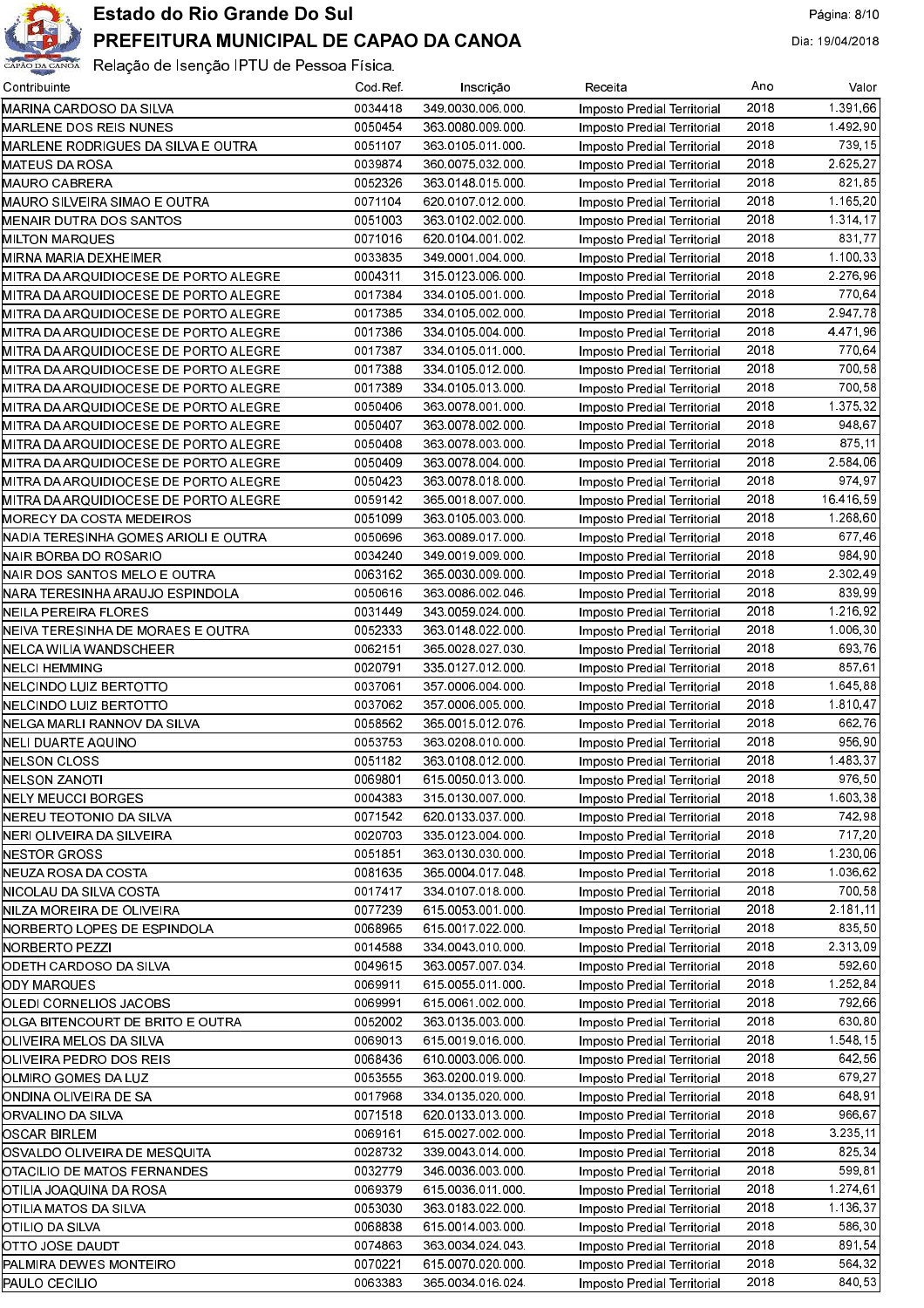

| Contribuinte                                             | Cod Ref | Inscrição        | Receita                     | Ano  | Valor     |
|----------------------------------------------------------|---------|------------------|-----------------------------|------|-----------|
| PAULO FERREIRA DE MELLO                                  | 0016203 | 334 0071 001 030 | Imposto Predial Territorial | 2018 | 711,23    |
| PAULO RENATO DE CARVALHO MOTTOLA                         | 0073881 | 365 0098 001 041 | Imposto Predial Territorial | 2018 | 1 372 27  |
| PAULO ROBERTO FERNANDES                                  | 0001022 | 312 0045 030 000 | Imposto Predial Territorial | 2018 | 1.013.39  |
| PAULO RONALDO DE MELLO                                   | 0053017 | 363 0183 008 000 | Imposto Predial Territorial | 2018 | 587.45    |
| PEDRO HOFFMANN                                           | 0050436 | 363 0079 013 000 | Imposto Predial Territorial | 2018 | 922.79    |
| PEDRO NASCIMENTO DE LIMA                                 | 0071496 | 620 0132 013 000 | Imposto Predial Territorial | 2018 | 701.24    |
| PEDRO PEREIRA NUNES                                      | 0051559 | 363 0121 006 000 | Imposto Predial Territorial | 2018 | 946,20    |
| PERCI DE DEUS DA SILVA                                   | 0038896 | 360 0010 016 000 | Imposto Predial Territorial | 2018 | 590 39    |
| RAIMUNDO CONTENDA VALENTE                                | 0068485 | 610 0005 013 000 | Imposto Predial Territorial | 2018 | 675.84    |
| REINALDO DE ALMEIDA REGO                                 | 0037069 | 357 0006 012 000 | Imposto Predial Territorial | 2018 | 1.645,88  |
| RENATO BRZEZINSKI                                        | 0017628 | 334 0119 016 000 | Imposto Predial Territorial | 2018 | 954.51    |
| RICARDO JOSE CONCER PAZINI                               | 0077965 | 363 0011 001 058 | Imposto Predial Territorial | 2018 | 1.428,94  |
| ROBERTO FRANCISCO KRISCHER                               | 0049418 | 363 0050 013 000 | Imposto Predial Territorial | 2018 | 9.648,58  |
| ROSA MARIA FLECK PIRES                                   | 0051603 | 363 0123 003 000 | Imposto Predial Territorial | 2018 | 1 329 63  |
| SANDRA DA ROSA LUZ                                       | 0076627 | 365 0024 034 016 | Imposto Predial Territorial | 2018 | 714 54    |
| SANTELMO JOAO DE SOUZA                                   | 0071531 | 620 0133 026 000 | Imposto Predial Territorial | 2018 | 592.99    |
| SANTO CABRAL DA SILVA                                    | 0053582 | 363 0202 003 000 | Imposto Predial Territorial | 2018 | 878.84    |
| SAPAT SOCIEDADE AMIGOS PRAIA DO ARROIO TEIXEIRA  0002667 |         | 315 0009 013 000 | Imposto Predial Territorial | 2018 | 7 015 77  |
| SAUL JOAO FIDELIS                                        | 0069381 | 615 0036 013 000 | Imposto Predial Territorial | 2018 | 1474.99   |
| SCHIRLEI TEREZINHA FAISTAUER DE OLIVEIRA                 | 0034228 | 349 0018 019 000 | Imposto Predial Territorial | 2018 | 857 73    |
| SEBASTIAO BARRIM                                         | 0069516 | 615 0040 011 000 | Imposto Predial Territorial | 2018 | 1.927,98  |
| SECRETARIA DE SAUDE E MEIO AMBIENTE                      | 0071420 | 620 0125 008 000 | Imposto Predial Territorial | 2018 | 1.032.39  |
| SECRETARIA DE SAUDE E MEIO AMBIENTE                      | 0071421 | 620 0125 009 000 |                             | 2018 | 1.113.65  |
|                                                          | 0032763 | 346 0035 016 000 | Imposto Predial Territorial | 2018 | 1.346.42  |
| SELVINA NUNES<br>SENARA MARINETE DO AMARAL               | 0002490 | 312 0104 020 000 | Imposto Predial Territorial | 2018 | 872.69    |
|                                                          |         |                  | Imposto Predial Territorial | 2018 |           |
| SENHORINHA ADILES VIEIRA DA SILVA                        | 0068886 | 615 0015 023 000 | Imposto Predial Territorial |      | 669.58    |
| SERAFIM NUNES                                            | 0068631 | 615 0004 010 000 | Imposto Predial Territorial | 2018 | 666.64    |
| SILVINO THOMAZI                                          | 0053193 | 363 0188 026 000 | Imposto Predial Territorial | 2018 | 1.295,11  |
| SOCIEDADE DOS AMIGOS DA PRAIA DE ARROIO TEIXEIR/ 0002666 |         | 315 0009 011 000 | Imposto Predial Territorial | 2018 | 626.60    |
| SOCIEDADE DOS AMIGOS DA ZONA NOVA                        | 0050466 | 363 0080 021 000 | Imposto Predial Territorial | 2018 | 1.642,19  |
| SOCIEDADE DOS AMIGOS DA ZONA NOVA                        | 0050467 | 363 0080 022 000 | Imposto Predial Territorial | 2018 | 1.642,19  |
| SOCIEDADE DOS AMIGOS DO C CANOA                          | 0066139 | 365 0096 010 000 | Imposto Predial Territorial | 2018 | 5 318 11  |
| SOCIEDADE DOS AMIGOS DO C CANOA                          | 0066140 | 365 0096 011 000 | Imposto Predial Territorial | 2018 | 6.030.85  |
| SOCIEDADE ESPIRITA NOVO HORIZONTE                        | 0017382 | 334 0104 017 000 | Imposto Predial Territorial | 2018 | 1.668,91  |
| SOCIEDADE RECREATIVA 11 DE MAIO                          | 0049580 | 363 0057 005 000 | Imposto Predial Territorial | 2018 | 2.800.59  |
| SOCIEDADE SURDOS E MUDOS                                 | 0046423 | 363 0028 001 000 | Imposto Predial Territorial | 2018 | 10 870 83 |
| SOCIEDADE SURDOS E MUDOS                                 | 0046424 | 363 0028 002 000 | Imposto Predial Territorial | 2018 | 9 882 57  |
| SOCIEDADE SURDOS E MUDOS                                 | 0046425 | 363 0028 003 000 | Imposto Predial Territorial | 2018 | 17.161.23 |
| SOCIEDADE SURDOS E MUDOS                                 | 0046426 | 363 0028 006 000 | Imposto Predial Territorial | 2018 | 7.170,12  |
| SOCIEDADE SURDOS E MUDOS                                 | 0046427 | 363 0028 007 000 | Imposto Predial Territorial | 2018 | 6.518.29  |
| SONIA MARIA SAFFI                                        | 0037058 | 357 0006 001 000 | Imposto Predial Territorial | 2018 | 1 810 47  |
| SULANITA DA SILVA FINKSTAH                               | 0031271 | 343 0044 005 000 | Imposto Predial Territorial | 2018 | 657.09    |
| ITANIA MARIA NUNES BAPTISTA                              | 0036271 | 352 0036 018 000 | Imposto Predial Territorial | 2018 | 935.00    |
| TERESINHA BECKER                                         | 0069073 | 615 0021 005 000 | Imposto Predial Territorial | 2018 | 1.201.51  |
| TERESINHA DE JESUS BERTOTTO E OUTROS                     | 0037060 | 357 0006 003 000 | Imposto Predial Territorial | 2018 | 1 645 88  |
| TEREZINHA BREHM MARQUES                                  | 0069604 | 615 0043 004 000 | Imposto Predial Territorial | 2018 | 1.138.20  |
| TEREZINHA DE FATIMA DA ROSA                              | 0049781 | 363 0058 001 027 | Imposto Predial Territorial | 2018 | 672.23    |
| TEREZINHA RODRIGUES GUINCHESKI                           | 0069867 | 615 0053 009 000 | Imposto Predial Territorial | 2018 | 914.46    |
| TEREZINHA VARGAS                                         | 0050955 | 363 0099 011 000 | Imposto Predial Territorial | 2018 | 1.348,32  |
| THEREZINHA ARACY FERREIRA                                | 0050628 | 363 0086 015 000 | Imposto Predial Territorial | 2018 | 1 209.66  |
| THEREZINHA BALBINOT CARLSSON                             | 0039472 | 360 0040 011 000 | Imposto Predial Territorial | 2018 | 782.99    |
| ULMA KEGLES VALEJOS                                      | 0030324 | 343.0001.014.000 | Imposto Predial Territorial | 2018 | 1.319,63  |
| UNIAO                                                    | 0051307 | 363 0112 008 000 | Imposto Predial Territorial | 2018 | 1.297.98  |
| VALDOMIRO GUILHERME ZANCAN                               | 0004106 | 315.0100.001.000 | Imposto Predial Territorial | 2018 | 705.92    |
| VALDOMIRO OLIRIO CARDOSO                                 | 0071226 | 620 0113 020 000 | Imposto Predial Territorial | 2018 | 822.43    |
| NALENTINO BATISTA DOS SANTOS                             | 0053717 | 363 0206 021 000 | Imposto Predial Territorial | 2018 | 885.23    |
| VALMOR NETO RIBEIRO                                      | 0069643 | 615 0044 014 000 | Imposto Predial Territorial | 2018 | 1.331,53  |
| VALTER AGUIAR                                            | 0069324 | 615 0034 006 000 | Imposto Predial Territorial | 2018 | 706.43    |
| VALTER SILVEIRA MATOS                                    | 0052915 | 363 0179 035 000 | Imposto Predial Territorial | 2018 | 1.307.15  |
| VANILDA DA SILVA BITENCOURT DA SILVA                     | 0031691 | 343 0071 002 000 | Imposto Predial Territorial | 2018 | 730.68    |
| <b>VERA LUCIA NUNES VASCONCELLOS</b>                     | 0069802 | 615 0050 014 000 | Imposto Predial Territorial | 2018 | 1.839.84  |
| <b>VERNO SCHUMANN RAHMEIER</b>                           | 0018935 | 335 0029 008 000 | Imposto Predial Territorial | 2018 | 750.88    |
| <b>NICENTINO VALTER MATTEVI</b>                          | 0000496 | 312.0021.020.000 | Imposto Predial Territorial | 2018 | 640.03    |
| INITORIO NUNES ARESI                                     | 0071374 | 620 0121 003 000 | Imposto Predial Territorial | 2018 | 648.55    |